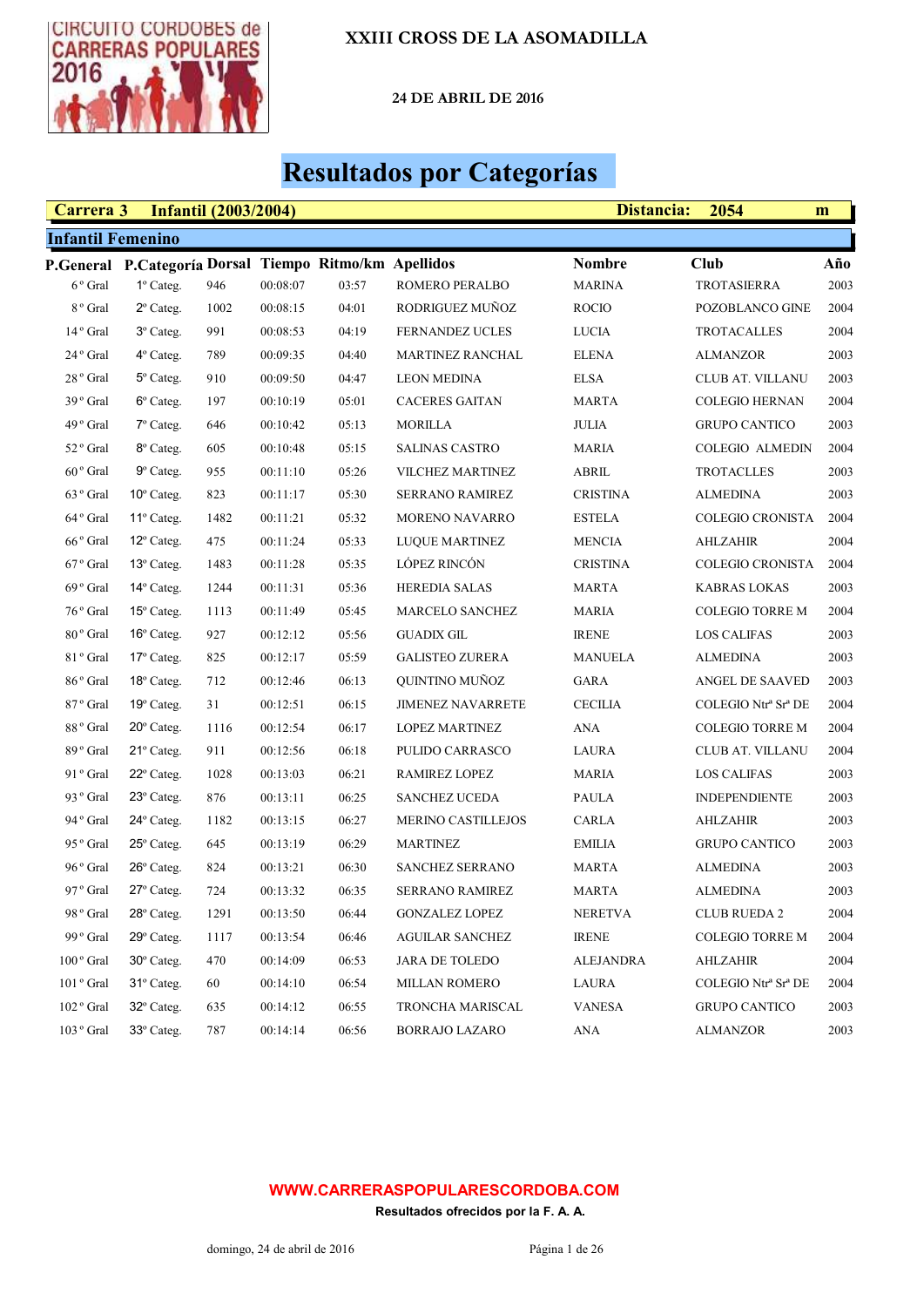

24 DE ABRIL DE 2016

# Resultados por Categorías

| Carrera 3            |                     | <b>Infantil (2003/2004)</b> |          |       |                           | Distancia:          | 2054                    | m    |
|----------------------|---------------------|-----------------------------|----------|-------|---------------------------|---------------------|-------------------------|------|
| $104°$ Gral          | 34° Categ.          | 619                         | 00:14:17 | 06:57 | <b>LOPEZ MERINO</b>       | <b>ANA</b>          | <b>GRUPO CANTICO</b>    | 2003 |
| $105\,^{\rm o}$ Gral | 35° Categ.          | 421                         | 00:14:35 | 07:06 | <b>MADUEÑO MARTINEZ</b>   | LUCIA LI            | <b>PABLO GARCIA BAE</b> | 2004 |
| 107° Gral            | 36° Categ.          | 411                         | 00:14:38 | 07:07 | <b>GOMEZ GONZALEZ</b>     | <b>LUNA</b>         | <b>PABLO GARCIA BAE</b> | 2004 |
| 108° Gral            | 37° Categ.          | 621                         | 00:14:41 | 07:09 | <b>GONZALEZ DOMINGUEZ</b> | <b>NOEMI</b>        | <b>GRUPO CANTICO</b>    | 2003 |
| $111°$ Gral          | 38° Categ.          | 803                         | 00:14:49 | 07:13 | DE LEON NIETO             | <b>JULIA</b>        | <b>ALMANZOR</b>         | 2004 |
| 112° Gral            | 39° Categ.          | 798                         | 00:14:51 | 07:14 | CABRERA MALDONADO         | <b>MARTA</b>        | <b>ALMANZOR</b>         | 2004 |
| $114°$ Gral          | $40^\circ$ Categ.   | 432                         | 00:14:59 | 07:18 | <b>VALENZUELA LEON</b>    | <b>LUCIA</b>        | <b>AHLZAHIR</b>         | 2003 |
| 115° Gral            | $41^\circ$ Categ.   | 1276                        | 00:15:03 | 07:20 | <b>MEDINA MOLINA</b>      | <b>NAOMI</b>        | <b>HERNAN RUIZ</b>      | 2004 |
| 116° Gral            | $42^{\circ}$ Categ. | 239                         | 00:15:05 | 07:21 | <b>MADUEÑO ORTIZ</b>      | <b>MARTA</b>        | <b>COLEGIO HERNAN</b>   | 2004 |
| $117°$ Gral          | 43° Categ.          | 1277                        | 00:15:09 | 07:23 | <b>MEDINA MOLINA</b>      | <b>NEREC</b>        | <b>HERNAN RUIZ</b>      | 2004 |
| $118°$ Gral          | $44^{\circ}$ Categ. | 487                         | 00:15:39 | 07:37 | <b>TORRICO LOVERA</b>     | <b>MARIA</b>        | <b>AHLZAHIR</b>         | 2003 |
| $119°$ Gral          | $45^\circ$ Categ.   | 5                           | 00:15:41 | 07:38 | <b>CASTINGER CASAS</b>    | <b>NURIA</b>        | <b>COLEGIO JESUS NA</b> | 2003 |
| $120o$ Gral          | $46^\circ$ Categ.   | 6                           | 00:15:43 | 07:39 | <b>RUIZ REVUELTO</b>      | <b>MARINA CLARA</b> | <b>COLEGIO JESUS NA</b> | 2003 |
| $121°$ Gral          | $47^\circ$ Categ.   | $\tau$                      | 00:15:46 | 07:41 | <b>RUIZ YUBERO</b>        | <b>PAULA</b>        | <b>COLEGIO JESUS NA</b> | 2003 |
| 122° Gral            | 48° Categ.          | 796                         | 00:15:49 | 07:42 | <b>RUIZ MORENO</b>        | <b>CRISTINA</b>     | <b>ALMANZOR</b>         | 2004 |
| $123°$ Gral          | $49^\circ$ Categ.   | $7\phantom{.0}$             | 00:15:54 | 07:44 | <b>RUIZ YUBERO</b>        | <b>PAULA</b>        | <b>COLEGIO JESUS NA</b> | 2003 |
| $124°$ Gral          | $50^\circ$ Categ.   | 420                         | 00:16:00 | 07:47 | <b>OBISPO SALAS</b>       | <b>OLIVIA</b>       | <b>PABLO GARCIA BAE</b> | 2004 |
| $125°$ Gral          | 51º Categ.          | 419                         | 00:16:03 | 07:49 | <b>RUIZ PAVON</b>         | <b>PAOLA</b>        | PABLO GARCIA BAE        | 2004 |

#### WWW.CARRERASPOPULARESCORDOBA.COM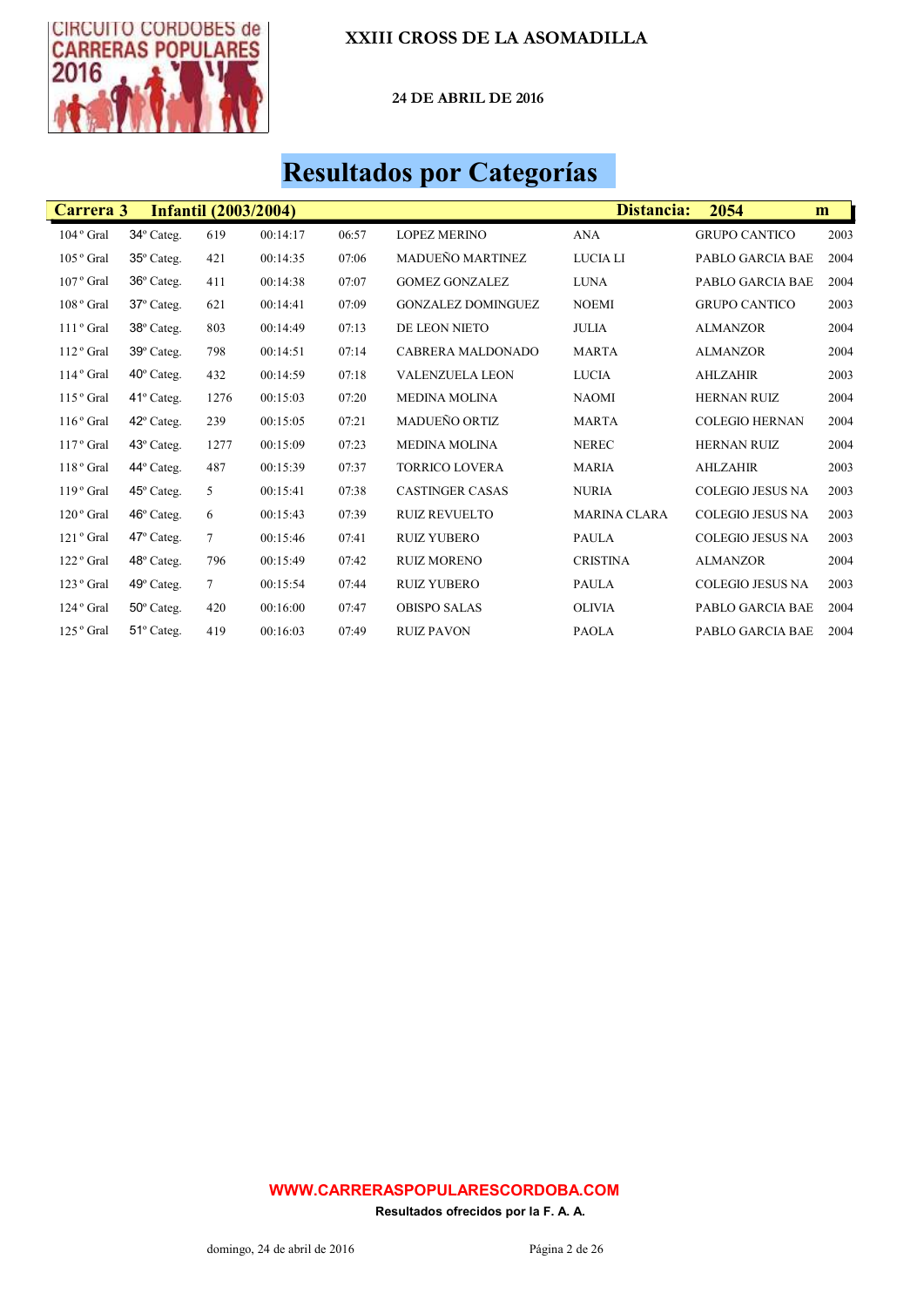

24 DE ABRIL DE 2016

# Resultados por Categorías

| Carrera 3                 |                                                        | <b>Infantil (2003/2004)</b> |          |       | 2054<br>Distancia:<br>m |                      |                         |      |
|---------------------------|--------------------------------------------------------|-----------------------------|----------|-------|-------------------------|----------------------|-------------------------|------|
| <b>Infantil Masculino</b> |                                                        |                             |          |       |                         |                      |                         |      |
|                           | P.General P.Categoría Dorsal Tiempo Ritmo/km Apellidos |                             |          |       |                         | <b>Nombre</b>        | Club                    | Año  |
| 1 <sup>°</sup> Gral       | $1^\circ$ Categ.                                       | 879                         | 00:07:32 | 03:40 | <b>BOUIGHEJD AILACH</b> | <b>ELIAS</b>         | <b>CLUB POZOBLANCO</b>  | 2004 |
| 2 <sup>°</sup> Gral       | $2^{\circ}$ Categ.                                     | 875                         | 00:07:41 | 03:44 | PRIETO CABALLERO        | <b>JAVIER</b>        | <b>TROTASIERRA</b>      | 2003 |
| 3 <sup>°</sup> Gral       | $3^\circ$ Categ.                                       | 880                         | 00:07:51 | 03:49 | <b>BOUIGHEJD AILACH</b> | ABEL                 | <b>CLUB POZOBLANCO</b>  | 2004 |
| 4 <sup>°</sup> Gral       | $4^\circ$ Categ.                                       | 909                         | 00:07:58 | 03:53 | <b>LEON SANCHEZ</b>     | <b>JULIO</b>         | CLUB AT. VILLANU        | 2003 |
| 5 <sup>°</sup> Gral       | 5° Categ.                                              | 786                         | 00:08:04 | 03:56 | PIMENTEL SANCHEZ        | <b>ALBERTO</b>       | <b>ALMANZOR</b>         | 2003 |
| 7 <sup>°</sup> Gral       | 6° Categ.                                              | 914                         | 00:08:10 | 03:59 | CABALLERO PEÑAS         | <b>JUAN</b>          | CLUB AT. VILLANU        | 2004 |
| 9 <sup>°</sup> Gral       | 7º Categ.                                              | 1346                        | 00:08:22 | 04:04 | PEREZ-BORBUJO MOHEDO    | ALVARO               | <b>AHLZAHIR</b>         | 2003 |
| $10°$ Gral                | 8° Categ.                                              | 874                         | 00:08:24 | 04:05 | <b>DUGO ORTEGA</b>      | <b>DANIEL</b>        | <b>CLUB VIRGEN DE B</b> | 2004 |
| $11°$ Gral                | $9^\circ$ Categ.                                       | 915                         | 00:08:26 | 04:06 | DE MIGUEL MARISCAL      | <b>MANUEL</b>        | CLUB AT. VILLANU        | 2004 |
| $12o$ Gral                | $10^{\circ}$ Categ.                                    | 840                         | 00:08:29 | 04:08 | DOMINGUEZ MOLINA        | <b>MANU</b>          | <b>AHLZAHIR</b>         | 2003 |
| $13°$ Gral                | 11º Categ.                                             | 204                         | 00:08:31 | 04:09 | RAMIREZ LOPEZ           | <b>JOSE LUIS</b>     | <b>COLEGIO HERNAN</b>   | 2004 |
| $15°$ Gral                | 12° Categ.                                             | 1037                        | 00:08:58 | 04:22 | <b>JIMENEZ ROMERO</b>   | <b>HUGO</b>          | <b>INDEPENDIENTE</b>    | 2004 |
| $17°$ Gral                | 13° Categ.                                             | 190                         | 00:09:07 | 04:26 | PRIETO ROMAN            | <b>ADRIAN</b>        | <b>COLEGIO HERNAN</b>   | 2004 |
| 18 <sup>°</sup> Gral      | $14^{\circ}$ Categ.                                    | 916                         | 00:09:10 | 04:28 | MURILLO MARISCAL        | <b>ISRAEL</b>        | CLUB AT. VILLANU        | 2004 |
| $20^{\circ}$ Gral         | 15° Categ.                                             | 1114                        | 00:09:15 | 04:30 | <b>GONZALEZ LANTI</b>   | <b>MARCOS</b>        | <b>COLEGIO TORRE M</b>  | 2004 |
| $21°$ Gral                | 16° Categ.                                             | 1118                        | 00:09:17 | 04:31 | <b>BLANCO DIAZ</b>      | GUILLERMO            | <b>COLEGIO TORRE M</b>  | 2004 |
| $22^{\circ}$ Gral         | $17°$ Categ.                                           | 497                         | 00:09:20 | 04:33 | <b>MATURANA BRAGADO</b> | <b>GUILLERMO</b>     | <b>AHLZAHIR</b>         | 2004 |
| $23^{\circ}$ Gral         | $18^{\circ}$ Categ.                                    | 187                         | 00:09:32 | 04:38 | CASTILLO GONZALEZ       | PEDRO                | <b>COLEGIO HERNAN</b>   | 2004 |
| $25^{\circ}$ Gral         | 19° Categ.                                             | 601                         | 00:09:38 | 04:41 | MILLAN GORDILLO         | JOSE A.              | <b>COLEGIO ALMEDIN</b>  | 2004 |
| $26^{\circ}$ Gral         | $20^{\circ}$ Categ.                                    | 902                         | 00:09:45 | 04:45 | ARRABAL JORDANO         | <b>VICTOR</b>        | <b>CLUB AT. MONTILL</b> | 2003 |
| $27°$ Gral                | 21° Categ.                                             | 408                         | 00:09:49 | 04:47 | <b>LOPEZ HARO</b>       | <b>ENRIQUE</b>       | PABLO GARCIA BAE        | 2004 |
| 29 <sup>°</sup> Gral      | $22^{\circ}$ Categ.                                    | 412                         | 00:09:52 | 04:48 | MUÑOZ CANO              | <b>JUAN</b>          | PABLO GARCIA BAE        | 2004 |
| 30° Gral                  | 23° Categ.                                             | 409                         | 00:09:54 | 04:49 | LUQUE PULIDO            | <b>ALBERTO</b>       | PABLO GARCIA BAE        | 2004 |
| 31 <sup>°</sup> Gral      | $24^{\circ}$ Categ.                                    | 410                         | 00:09:58 | 04:51 | <b>MONJE RAMOS</b>      | <b>FRANCISCO</b>     | PABLO GARCIA BAE        | 2004 |
| 32° Gral                  | $25^\circ$ Categ.                                      | 417                         | 00:09:59 | 04:52 | <b>LUQUE ARONAS</b>     | <b>JAVIER</b>        | PABLO GARCIA BAE        | 2004 |
| 33 <sup>°</sup> Gral      | $26^{\circ}$ Categ.                                    | 713                         | 00:10:02 | 04:53 | LOMEÑA ANDRADA          | <b>RAFAEL</b>        | ANGEL DE SAAVED         | 2003 |
| 34° Gral                  | $27^\circ$ Categ.                                      | 596                         | 00:10:08 | 04:56 | CASTILLA NOTARIO        | <b>ALONSO</b>        | COLEGIO ALMEDIN         | 2004 |
| 35 <sup>°</sup> Gral      | $28^{\circ}$ Categ.                                    | 992                         | 00:10:11 | 04:57 | <b>MAESTRE GONZALEZ</b> | <b>MANUEL CARLOS</b> | <b>TROTACALLES</b>      | 2004 |
| 36° Gral                  | $29^\circ$ Categ.                                      | 403                         | 00:10:13 | 04:58 | CAMUÑAS CALERO          | ANGEL                | PABLO GARCIA BAE        | 2004 |
| 37° Gral                  | 30° Categ.                                             | 191                         | 00:10:15 | 04:59 | ALEXANDER PILOSO        | <b>GABRIEL</b>       | <b>COLEGIO HERNAN</b>   | 2003 |
| 38° Gral                  | 31° Categ.                                             | 1055                        | 00:10:17 | 05:00 | <b>SALAS MURIEL</b>     | PABLO                | <b>INDEPENDIENTE</b>    | 2003 |
| 40° Gral                  | 32° Categ.                                             | 57                          | 00:10:21 | 05:02 | VILLEGAS DE LA CERDA    | JAIME                | COLEGIO Ntrª Srª DE     | 2004 |
| 41° Gral                  | 33° Categ.                                             | 494                         | 00:10:23 | 05:03 | RODRIGUEZ DE TEMBLEQU   | <b>ALEJANDRO</b>     | <b>AHLZAHIR</b>         | 2004 |

#### WWW.CARRERASPOPULARESCORDOBA.COM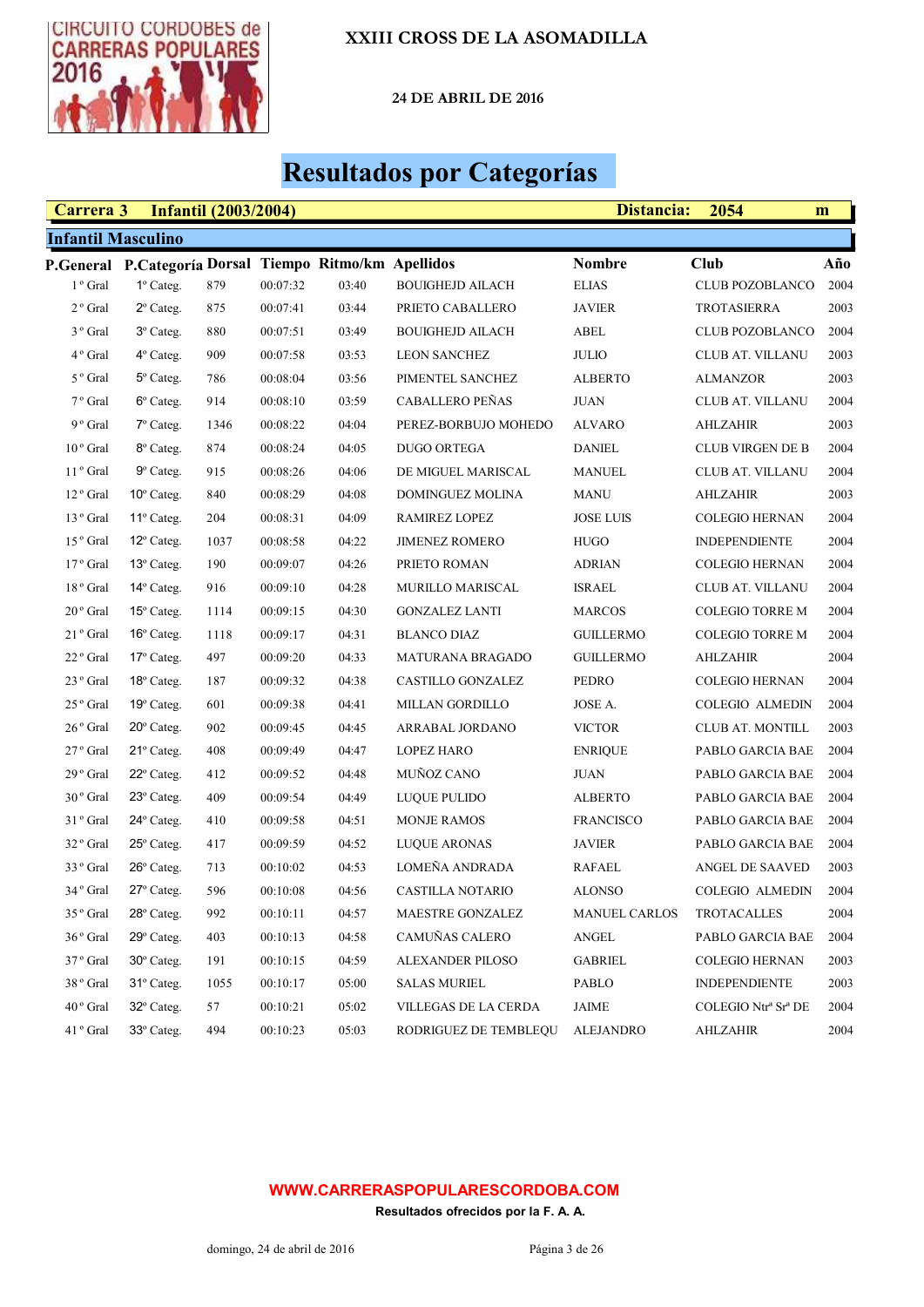

24 DE ABRIL DE 2016

## Resultados por Categorías

| Carrera 3           |                     | <b>Infantil (2003/2004)</b> |          |       |                          | Distancia:         | 2054                             | m    |
|---------------------|---------------------|-----------------------------|----------|-------|--------------------------|--------------------|----------------------------------|------|
| 42° Gral            | 34° Categ.          | 797                         | 00:10:25 | 05:04 | <b>CANO JIMENEZ</b>      | PACO               | <b>ALMANZOR</b>                  | 2004 |
| 44° Gral            | 35° Categ.          | 192                         | 00:10:30 | 05:07 | SANTIAGO GONZALEZ        | <b>DANIEL</b>      | <b>COLEGIO HERNAN</b>            | 2004 |
| 45° Gral            | 36° Categ.          | 617                         | 00:10:33 | 05:08 | <b>SOLER RUIZ</b>        | <b>FRANCISCO</b>   | <b>GRUPO CANTICO</b>             | 2003 |
| 46° Gral            | 37° Categ.          | 788                         | 00:10:35 | 05:09 | CABALLERO MORENO         | CARLOS             | <b>ALMANZOR</b>                  | 2003 |
| 47° Gral            | 38° Categ.          | 665                         | 00:10:36 | 05:10 | LOMEÑA ANDRADA           | <b>JOSE MARIA</b>  | J. DE LA TORRE Y D               | 2004 |
| 48° Gral            | 39° Categ.          | 1030                        | 00:10:39 | 05:11 | PEREZ COBOS              | <b>JOSE MIGUEL</b> | <b>INDEPENDIENTE</b>             | 2004 |
| $50\,^{\rm o}$ Gral | 40° Categ.          | 431                         | 00:10:43 | 05:13 | <b>MA LUQUE</b>          | <b>GUILLERMO</b>   | PABLO GARCIA BAE                 | 2004 |
| 51° Gral            | 41° Categ.          | 954                         | 00:10:46 | 05:15 | <b>GALLEGO GOMEZ</b>     | PEDRO              | <b>TROTACALLES</b>               | 2004 |
| 53° Gral            | $42^{\circ}$ Categ. | 404                         | 00:10:50 | 05:16 | ANDINO ORTEGA            | MANUEL ANTONIO     | PABLO GARCIA BAE                 | 2004 |
| 54° Gral            | 43° Categ.          | 406                         | 00:10:53 | 05:18 | NIETO GODINO             | JAIME              | PABLO GARCIA BAE                 | 2004 |
| 55° Gral            | 44° Categ.          | 481                         | 00:10:54 | 05:18 | <b>RIVAS LEON</b>        | <b>JUAN PEDRO</b>  | AHLZAHIR                         | 2004 |
| 56° Gral            | 45° Categ.          | 799                         | 00:10:56 | 05:19 | CRUSELLS ARELLANO        | ALBERT             | ALMANZOR                         | 2004 |
| $57°$ Gral          | $46^\circ$ Categ.   | 188                         | 00:10:58 | 05:20 | <b>SANZ PINEDA</b>       | PABLO              | <b>COLEGIO HERNAN</b>            | 2004 |
| $58^{\rm ~o}$ Gral  | 47° Categ.          | 884                         | 00:11:00 | 05:21 | <b>SIERRA GARRIDO</b>    | JAIME              | ALMANZOR                         | 2003 |
| 59° Gral            | 48° Categ.          | 1297                        | 00:11:09 | 05:26 | <b>GUADIX ORTEGA</b>     | DANIEL             | <b>JAMON TIME</b>                | 2003 |
| $61$ ° Gral         | 49° Categ.          | 801                         | 00:11:12 | 05:27 | <b>ELIAS MOYA</b>        | <b>NICOLAS</b>     | ALMANZOR                         | 2004 |
| $62\,^{\rm o}$ Gral | $50^\circ$ Categ.   | 405                         | 00:11:13 | 05:28 | <b>JIMENEZ AMBROSIO</b>  | <b>JESUS</b>       | PABLO GARCIA BAE                 | 2004 |
| 65° Gral            | 51° Categ.          | 429                         | 00:11:22 | 05:32 | ROMERO RIAÑEZ            | <b>RAFA</b>        | PABLO GARCIA BAE                 | 2004 |
| 68° Gral            | 52° Categ.          | 423                         | 00:11:30 | 05:36 | <b>MOROS RINCON</b>      | <b>ANDRES</b>      | PABLO GARCIA BAE                 | 2004 |
| 70° Gral            | 53° Categ.          | 441                         | 00:11:33 | 05:37 | REDEL BÜRG               | <b>JAVIER</b>      | AHLZAHIR                         | 2004 |
| 71° Gral            | 54° Categ.          | 208                         | 00:11:36 | 05:39 | <b>GABRIEL MIRANDA</b>   | <b>IURY</b>        | <b>COLEGIO HERNAN</b>            | 2004 |
| 72° Gral            | $55^{\rm o}$ Categ. | 32                          | 00:11:37 | 05:39 | RINCON JIMENEZ           | JORGE              | COLEGIO Ntrª Srª DE              | 2004 |
| 73 ° Gral           | 56° Categ.          | 205                         | 00:11:39 | 05:40 | MARTINEZ LOZANO          | <b>KEVIN</b>       | <b>COLEGIO HERNAN</b>            | 2004 |
| 74° Gral            | 57° Categ.          | 58                          | 00:11:40 | 05:41 | TOLEDANO VALVERDE        | ALEJANDRO          | COLEGIO Ntrª Srª DE              | 2004 |
| 75° Gral            | 58° Categ.          | 478                         | 00:11:43 | 05:42 | <b>GUERRA SALGUEIRO</b>  | <b>JUAN JOSE</b>   | AHLZAHIR                         | 2004 |
| 77° Gral            | 59° Categ.          | 602                         | 00:11:52 | 05:47 | DE DIOS TORRES           | <b>VICTOR</b>      | <b>COLEGIO ALMEDIN</b>           | 2004 |
| 78° Gral            | 60° Categ.          | 1257                        | 00:12:06 | 05:53 | <b>HIDALGO SANTAELLA</b> | LUIS               | <b>EL CARMEN</b>                 | 2003 |
| 79° Gral            | 61º Categ.          | 793                         | 00:12:08 | 05:54 | RODRIGUEZ CASTILLO       | CARLOS             | ALMANZOR                         | 2003 |
| 82° Gral            | 62° Categ.          | 1112                        | 00:12:20 | 06:00 | <b>GONZALEZ CARRASCO</b> | ALEJANDRO          | <b>COLEGIO TORRE M</b>           | 2004 |
| 83° Gral            | 63° Categ.          | 413                         | 00:12:24 | 06:02 | <b>LUQUE ARENAS</b>      | <b>ANTONIO</b>     | PABLO GARCIA BAE                 | 2004 |
| 84° Gral            | 64° Categ.          | 492                         | 00:12:30 | 06:05 | DE PASCUAL GARCIA        | LUIS               | AHLZAHIR                         | 2004 |
| 85° Gral            | 65° Categ.          | 422                         | 00:12:39 | 06:10 | VICENTE TORRONTERAS      | <b>MARCOS</b>      | PABLO GARCIA BAE                 | 2004 |
| 90° Gral            | 66° Categ.          | 794                         | 00:12:59 | 06:19 | CABRERA MALDONADO        | CARLOS             | <b>ALMANZOR</b>                  | 2003 |
| 92 ° Gral           | 67° Categ.          | 1115                        | 00:13:08 | 06:24 | ROVIRA DEL REY           | <b>FRANCISCO</b>   | <b>COLEGIO TORRE M</b>           | 2004 |
| 106° Gral           | 68° Categ.          | 1212                        | 00:14:37 | 07:07 | <b>AGUILAR JIMENEZ</b>   |                    | FRANCISCO JAVIER ANGEL DE SAAVED | 2003 |
| 109° Gral           | 69° Categ.          | 644                         | 00:14:43 | 07:10 | LORENTE RODRIGUEZ        | <b>JUAN</b>        | <b>GRUPO CANTICO</b>             | 2003 |

#### WWW.CARRERASPOPULARESCORDOBA.COM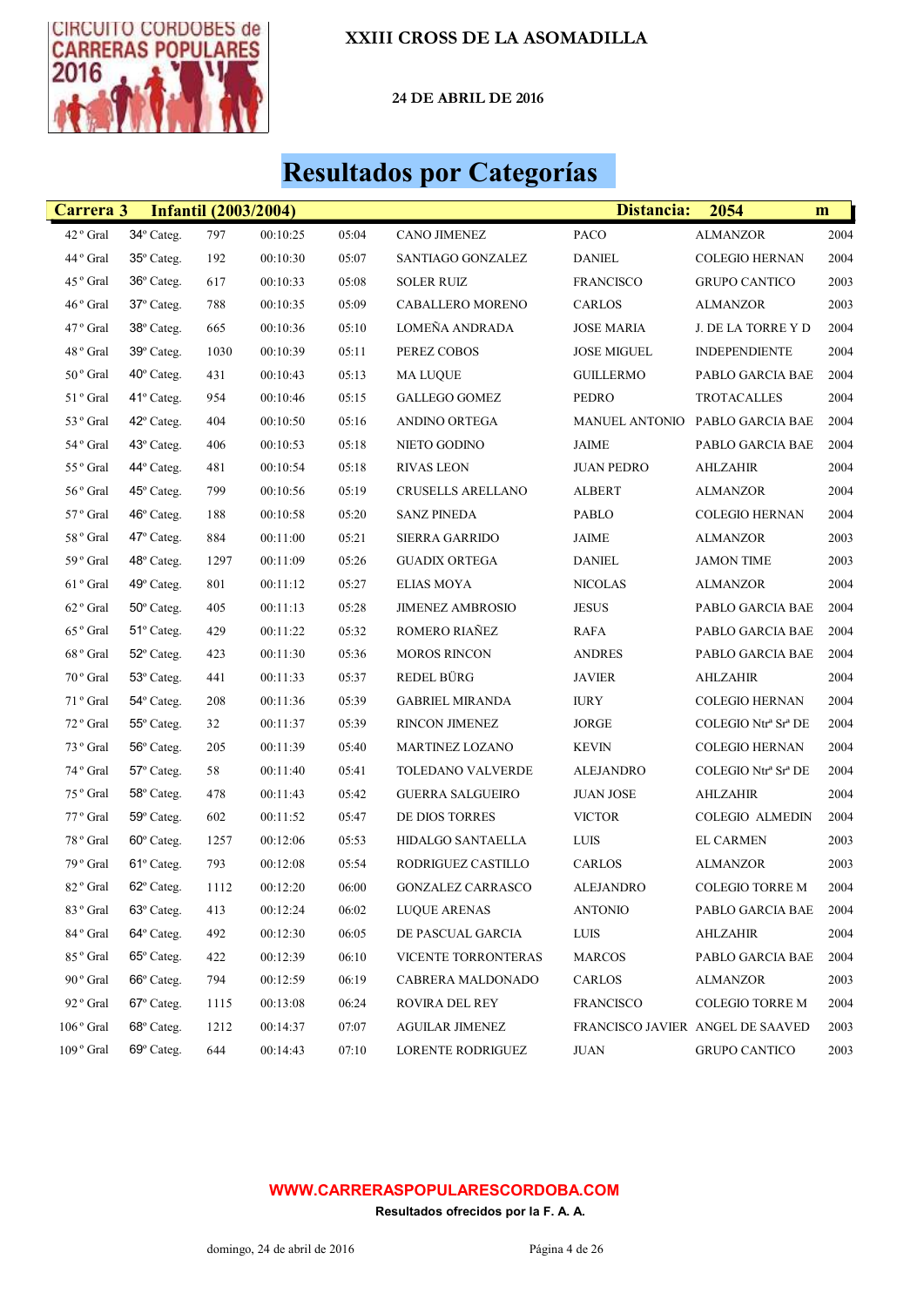

24 DE ABRIL DE 2016

## Resultados por Categorías

| Carrera 3   |                     |      | <b>Infantil (2003/2004)</b> |       |                       | Distancia:    | 2054                | m    |
|-------------|---------------------|------|-----------------------------|-------|-----------------------|---------------|---------------------|------|
| $110°$ Gral | $70^{\circ}$ Categ. | 33   | 00:14:46                    | 07:11 | <b>GARCIA AREVALO</b> | <b>RAFAEL</b> | COLEGIO Ntrª Srª DE | 2004 |
| $113°$ Gral | $71^\circ$ Categ.   | 1111 | 00:14:53                    | 07:15 | SÁNCHEZ MEDINA        | ANTONIO LUIS  | COLEGIO TORRE M     | 2004 |

#### WWW.CARRERASPOPULARESCORDOBA.COM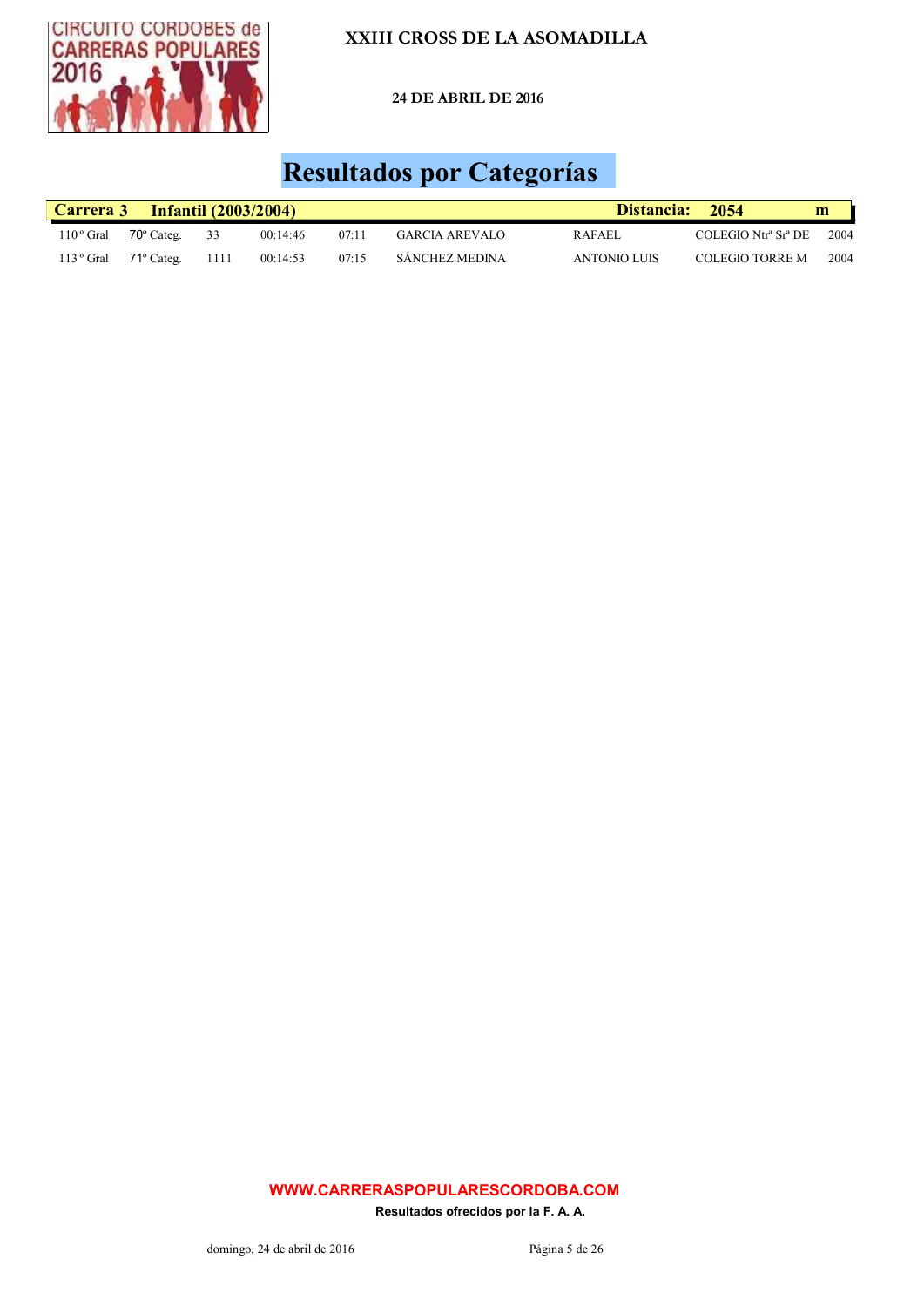

24 DE ABRIL DE 2016

# Resultados por Categorías

| Carrera 5              |                                                        | Alevin (2005/2006) |          |       |                                | Distancia:             | 1342                    | m    |
|------------------------|--------------------------------------------------------|--------------------|----------|-------|--------------------------------|------------------------|-------------------------|------|
| <b>Alevin Femenino</b> |                                                        |                    |          |       |                                |                        |                         |      |
|                        | P.General P.Categoría Dorsal Tiempo Ritmo/km Apellidos |                    |          |       |                                | <b>Nombre</b>          | Club                    | Año  |
| 7 <sup>°</sup> Gral    | $1^\circ$ Categ.                                       | 988                | 00:05:42 | 04:15 | CENTELLA CASTILLA              | <b>MARIA</b>           | <b>TROTACALLES</b>      | 2006 |
| $11°$ Gral             | $2^{\circ}$ Categ.                                     | 675                | 00:05:53 | 04:23 | <b>CONTRERAS RUIZ</b>          | <b>VIOLETA</b>         | J. DE LA TORRE Y D      | 2005 |
| $16°$ Gral             | 3º Categ.                                              | 1017               | 00:06:08 | 04:34 | RAMIREZ PORTILLO               | <b>ANDREA</b>          | <b>INDEPENDIENTE</b>    | 2006 |
| 18 <sup>°</sup> Gral   | 4° Categ.                                              | 382                | 00:06:13 | 04:38 | YONG GONZALEZ FERNAND          | <b>RAQUEL</b>          | PABLO GARCIA BAE        | 2005 |
| 24 <sup>°</sup> Gral   | 5° Categ.                                              | 1010               | 00:06:28 | 04:49 | <b>MENDOZA LEAL</b>            | <b>CLAUDIA</b>         | C.A. CORDOBES           | 2006 |
| $30^{\circ}$ Gral      | 6° Categ.                                              | 1007               | 00:06:41 | 04:59 | MUÑOZ MUÑOZ                    | <b>ANDREA</b>          | <b>TROTACALLES</b>      | 2006 |
| 32° Gral               | 7º Categ.                                              | 827                | 00:06:46 | 05:03 | PAREJA ALVAREZ                 | <b>MARTINA</b>         | <b>AHLZAHIR</b>         | 2005 |
| 37 <sup>°</sup> Gral   | 8° Categ.                                              | 1038               | 00:06:56 | 05:10 | <b>JIMENEZ ROMERO</b>          | <b>PAULA</b>           | <b>INDEPENDIENTE</b>    | 2006 |
| 44° Gral               | 9° Categ.                                              | 229                | 00:07:11 | 05:21 | <b>COBOS SANCHEZ</b>           | ANABEL                 | <b>COLEGIO HERNAN</b>   | 2006 |
| 47 <sup>°</sup> Gral   | $10^{\circ}$ Categ.                                    | 673                | 00:07:19 | 05:27 | CABALLERO JIMENEZ              | <b>LUCIA</b>           | J. DE LA TORRE Y D      | 2005 |
| 52° Gral               | 11º Categ.                                             | 158                | 00:07:32 | 05:37 | <b>ACEITUNO GARCIA</b>         | <b>ERIKA</b>           | <b>COLEGIO HERNAN</b>   | 2005 |
| 69 <sup>°</sup> Gral   | 12° Categ.                                             | 34                 | 00:08:12 | 06:07 | <b>VALENCIA RIVAS</b>          | SHEILA M <sup>a</sup>  | COLEGIO Ntrª Srª DE     | 2005 |
| 73 ° Gral              | 13° Categ.                                             | 175                | 00:08:20 | 06:13 | MONTAÑO MOLINA                 | <b>CANDELA</b>         | <b>COLEGIO HERNAN</b>   | 2005 |
| 74 ° Gral              | $14^{\circ}$ Categ.                                    | 1470               | 00:08:23 | 06:15 | CARRASCO CANO                  | <b>NATALIA</b>         | <b>MEDIA LEGUA BAE</b>  | 2005 |
| 83 <sup>°</sup> Gral   | 15° Categ.                                             | 671                | 00:08:43 | 06:30 | <b>LEON PISTON</b>             | <b>NAZARET</b>         | J. DE LA TORRE Y D      | 2005 |
| 87° Gral               | 16° Categ.                                             | 1049               | 00:08:52 | 06:36 | <b>PASTOR BERNI</b>            | <b>SOFIA</b>           | <b>LOS CALIFAS</b>      | 2005 |
| 90° Gral               | 17° Categ.                                             | 167                | 00:08:59 | 06:42 | CABELLO CASTON                 | <b>MARIA</b>           | <b>COLEGIO HERNAN</b>   | 2005 |
| 92 <sup>o</sup> Gral   | $18^{\circ}$ Categ.                                    | 838                | 00:09:04 | 06:45 | RODRIGUEZ ESCOLAR              | Mª CLARA               | AHLZAHIR                | 2005 |
| $100^{\circ}$ Gral     | 19° Categ.                                             | 1109               | 00:09:23 | 06:60 | <b>RUIZ BARRIENTOS</b>         | <b>JULIA</b>           | <b>COLEGIO TORRE M</b>  | 2005 |
| $104^{\circ}$ Gral     | 20° Categ.                                             | 396                | 00:09:33 | 07:07 | SERRANO CAÑIZARES              | <b>CLAUDIA</b>         | PABLO GARCIA BAE        | 2005 |
| $106°$ Gral            | 21° Categ.                                             | 23                 | 00:09:36 | 07:09 | RUANO RELAÑO                   | <b>LIDIA</b>           | COLEGIO Ntrª Srª DE     | 2005 |
| $108°$ Gral            | 22° Categ.                                             | 1020               | 00:09:41 | 07:13 | <b>MARTINEZ GOMEZ</b>          | <b>LAURA</b>           | C.A. CORDOBES           | 2005 |
| $110°$ Gral            | 23° Categ.                                             | 1481               | 00:09:46 | 07:17 | <b>MANCEBO TORRES</b>          | <b>IRIS</b>            | <b>COLEGIO CRONISTA</b> | 2005 |
| $111°$ Gral            | 24° Categ.                                             | 1148               | 00:09:48 | 07:18 | <b>RUBIO ALMEDA</b>            | <b>LUCIA</b>           | <b>COLEGIO TORRE M</b>  | 2006 |
| $112°$ Gral            | 25° Categ.                                             | 836                | 00:09:51 | 07:20 | JODRAL GOMEZ-VILLALBA          | <b>ELENA</b>           | <b>AHLZAHIR</b>         | 2006 |
| $113°$ Gral            | 26° Categ.                                             | 1325               | 00:09:52 | 07:21 | MENDOZA FERNANDEZ-FIG GABRIELA |                        | <b>AHLZAHIR</b>         | 2006 |
| 114° Gral              | $27^\circ$ Categ.                                      | 1347               | 00:09:56 | 07:24 | PEREZ-BORBUJO MOHEDO           | <b>MARIA</b>           | <b>ENCINAR</b>          | 2005 |
| 118° Gral              | 28° Categ.                                             | 1120               | 00:10:09 | 07:34 | CACERES JIMENEZ                | M <sup>a</sup> ANGELES | <b>COLEGIO TORRE M</b>  | 2006 |
| 119° Gral              | 29° Categ.                                             | 180                | 00:10:11 | 07:35 | <b>MORILLA GASCON</b>          | <b>ANA</b>             | <b>COLEGIO HERNAN</b>   | 2005 |
| 120° Gral              | $30^\circ$ Categ.                                      | 181                | 00:10:13 | 07:37 | <b>LARA LORENTE</b>            | <b>MARIA</b>           | <b>COLEGIO HERNAN</b>   | 2005 |
| 121° Gral              | 31° Categ.                                             | 179                | 00:10:15 | 07:38 | LOPEZ RUIZ                     | ALBA                   | <b>COLEGIO HERNAN</b>   | 2005 |
| 125° Gral              | 32° Categ.                                             | 234                | 00:10:24 | 07:45 | FERNANDEZ DE CORDOBA C MALE    |                        | <b>COLEGIO HERNAN</b>   | 2006 |
| 126° Gral              | 33° Categ.                                             | 400                | 00:10:27 | 07:47 | <b>TRILLES VINOS</b>           | <b>MERCEDES</b>        | PABLO GARCIA BAE        | 2005 |

#### WWW.CARRERASPOPULARESCORDOBA.COM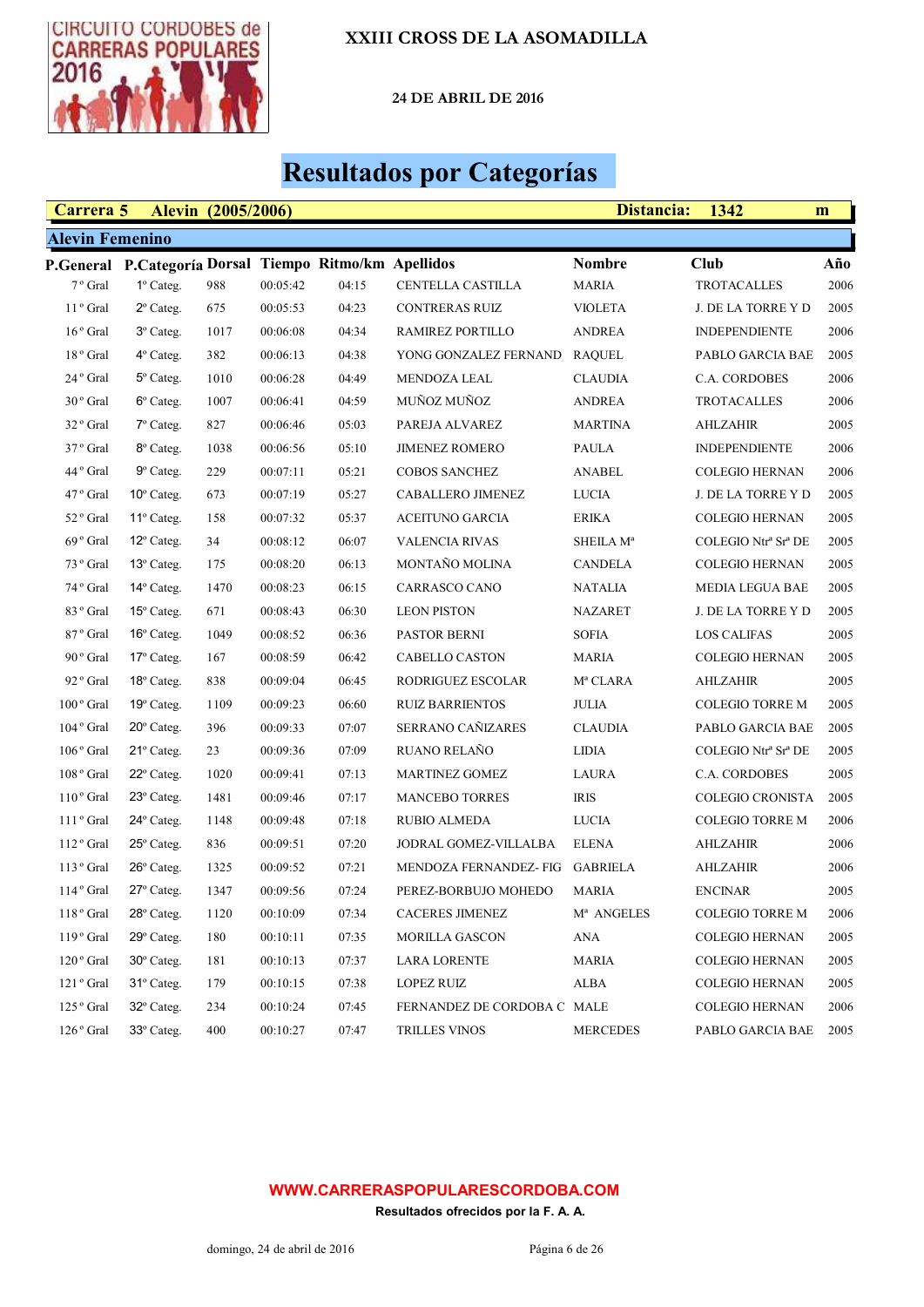

24 DE ABRIL DE 2016

## Resultados por Categorías

| Carrera 5             |                     | <b>Alevin</b> (2005/2006) |          |       |                           | Distancia:           | 1342                    | m    |
|-----------------------|---------------------|---------------------------|----------|-------|---------------------------|----------------------|-------------------------|------|
| 129° Gral             | 34° Categ.          | 222                       | 00:10:34 | 07:52 | ALVAREZ PULLANA           | <b>IRAXE</b>         | <b>COLEGIO HERNAN</b>   | 2006 |
| 131° Gral             | 35° Categ.          | 766                       | 00:10:39 | 07:56 | <b>RUIZ MARTIN</b>        | <b>PAULA</b>         | ALMANZOR                | 2006 |
| 133° Gral             | 36° Categ.          | 762                       | 00:10:45 | 08:01 | <b>ARRIBAS JURADO</b>     | <b>LUCIA</b>         | ALMANZOR                | 2006 |
| 134° Gral             | 37° Categ.          | 767                       | 00:10:49 | 08:04 | RODRIGUEZ SANCHEZ         | <b>CELIA</b>         | ALMANZOR                | 2006 |
| 137° Gral             | 38° Categ.          | 28                        | 00:10:54 | 08:07 | <b>DIAZ SAEZ</b>          | ANGELA Mª            | COLEGIO Ntrª Srª DE     | 2005 |
| 138° Gral             | 39° Categ.          | 826                       | 00:10:57 | 08:10 | <b>MANCEBO MIFONT</b>     | <b>PAULA</b>         | AHLZAHIR                | 2005 |
| 139° Gral             | 40° Categ.          | 223                       | 00:10:59 | 08:11 | ROLDAN SANCHEZ            | <b>SARA</b>          | <b>COLEGIO HERNAN</b>   | 2006 |
| 141° Gral             | 41º Categ.          | 35                        | 00:11:04 | 08:15 | <b>BENITEZ MERIDA</b>     | <b>CAROLINE</b>      | COLEGIO Ntrª Srª DE     | 2005 |
| 142° Gral             | $42^{\circ}$ Categ. | 1479                      | 00:11:12 | 08:21 | <b>ROJAS SANCHEZ</b>      | <b>RAQUEL</b>        | <b>COLEGIO CRONISTA</b> | 2005 |
| 144° Gral             | 43° Categ.          | 1264                      | 00:11:17 | 08:24 | VALVERDE SEGURA           | ANA                  | <b>BETICA MUDARRA</b>   | 2006 |
| 146° Gral             | 44° Categ.          | 1480                      | 00:11:22 | 08:28 | MONTERO MARÍN             | <b>CARMEN</b>        | COLEGIO CRONISTA        | 2005 |
| 147° Gral             | 45° Categ.          | 1478                      | 00:11:23 | 08:29 | PERALTA PALOMO            | PAULA                | <b>COLEGIO CRONISTA</b> | 2005 |
| $149°$ Gral           | 46° Categ.          | 216                       | 00:11:28 | 08:33 | <b>VEGA PAEZ</b>          | EVA M <sup>a</sup>   | <b>COLEGIO HERNAN</b>   | 2006 |
| 153 <sup>°</sup> Gral | $47^\circ$ Categ.   | 374                       | 00:11:39 | 08:41 | <b>DIAZ PAVON</b>         | MARTA                | PABLO GARCIA BAE        | 2006 |
| 154° Gral             | 48° Categ.          | 379                       | 00:11:42 | 08:43 | <b>MUÑOZ MARQUEZ</b>      | ALEJANDRA            | PABLO GARCIA BAE        | 2006 |
| 157° Gral             | 49° Categ.          | 573                       | 00:11:49 | 08:48 | <b>AREALES BRAVO</b>      | <b>MARIA</b>         | COLEGIO ALMEDIN         | 2006 |
| 158° Gral             | 50° Categ.          | 580                       | 00:11:50 | 08:49 | <b>SALINAS MATEO</b>      | <b>BEATRIZ</b>       | <b>COLEGIO ALMEDIN</b>  | 2006 |
| 159° Gral             | 51° Categ.          | 578                       | 00:11:53 | 08:51 | <b>CABEZAS LOPEZ</b>      | <b>ANA</b>           | COLEGIO ALMEDIN         | 2006 |
| $160^{\circ}$ Gral    | $52^{\circ}$ Categ. | 1263                      | 00:11:56 | 08:54 | <b>VALVERDE SEGURA</b>    | <b>SANDRA</b>        | BETICA MUDARRA          | 2006 |
| 161° Gral             | 53° Categ.          | 674                       | 00:11:58 | 08:55 | <b>LEON PISTON</b>        | <b>LUCIA</b>         | J. DE LA TORRE Y D      | 2005 |
| $162o$ Gral           | 54° Categ.          | 678                       | 00:12:00 | 08:57 | <b>VILCHEZ PEDRERA</b>    | MALENA               | J. DE LA TORRE Y D      | 2005 |
| 163 <sup>°</sup> Gral | 55° Categ.          | 1489                      | 00:12:02 | 08:58 | CALVILLO POLO             | <b>NATALIA</b>       | <b>COLEGIO CRONISTA</b> | 2006 |
| 164° Gral             | 56° Categ.          | 1488                      | 00:12:05 | 09:00 | <b>MARTINEZ ESCOLAR</b>   | <b>GLORIA</b>        | <b>COLEGIO CRONISTA</b> | 2006 |
| 166° Gral             | 57° Categ.          | 1951                      | 00:12:10 | 09:04 | LUCENA MUÑOZ              | NATALIA              | <b>COLEGIO TORRE M</b>  | 2005 |
| $167°$ Gral           | 58° Categ.          | 388                       | 00:12:13 | 09:06 | <b>GONZALEZ REQUENA</b>   | LORENA               | PABLO GARCIA BAE        | 2005 |
| 168° Gral             | 59° Categ.          | 740                       | 00:12:16 | 09:08 | <b>DELGADO</b>            | <b>STELLA</b>        | <b>ALMANZOR</b>         | 2006 |
| 169° Gral             | $60^\circ$ Categ.   | 1232                      | 00:12:19 | 09:11 | <b>BORREGO TEJERO</b>     | ELENA M <sup>a</sup> | <b>INDEPENDIENTE</b>    | 2005 |
| $172°$ Gral           | 61º Categ.          | 380                       | 00:12:26 | 09:16 | VIGUERA BLANCO            | <b>VIOLETA</b>       | PABLO GARCIA BAE        | 2006 |
| 173 ° Gral            | 62° Categ.          | 224                       | 00:12:28 | 09:17 | <b>JIMENEZ CABANILLAS</b> | <b>ALBA</b>          | <b>COLEGIO HERNAN</b>   | 2006 |
| 174° Gral             | 63° Categ.          | 770                       | 00:12:31 | 09:20 | <b>JIMENEZ GARRIDO</b>    | <b>MARIA</b>         | ALMANZOR                | 2006 |
| 175° Gral             | 64° Categ.          | 769                       | 00:12:33 | 09:21 | EXPOSITO CABRERA          | ALBA                 | <b>ALMANZOR</b>         | 2006 |
| 179° Gral             | $65^\circ$ Categ.   | 468                       | 00:12:43 | 09:29 | PRIETO CABELLO DE LOS C   | PILAR                | AHLZAHIR                | 2006 |
| 180° Gral             | 66° Categ.          | 493                       | 00:12:46 | 09:31 | DE PASCUAL GARCIA         | <b>NURIA</b>         | AHLZAHIR                | 2006 |
| 182° Gral             | 67° Categ.          | 385                       | 00:12:51 | 09:35 | <b>GILARTE HERRERA</b>    | <b>NATALIA</b>       | PABLO GARCIA BAE        | 2005 |
| 183 <sup>°</sup> Gral | 68° Categ.          | 575                       | 00:12:53 | 09:36 | MOLINA SANCHEZ            | <b>JIMENA</b>        | COLEGIO ALMEDIN         | 2006 |
| 184° Gral             | 69° Categ.          | 1258                      | 00:12:56 | 09:38 | <b>GOMEZ CEJUDO</b>       | <b>LIDIA</b>         | PABLO GARCIA BAE        | 2005 |

#### WWW.CARRERASPOPULARESCORDOBA.COM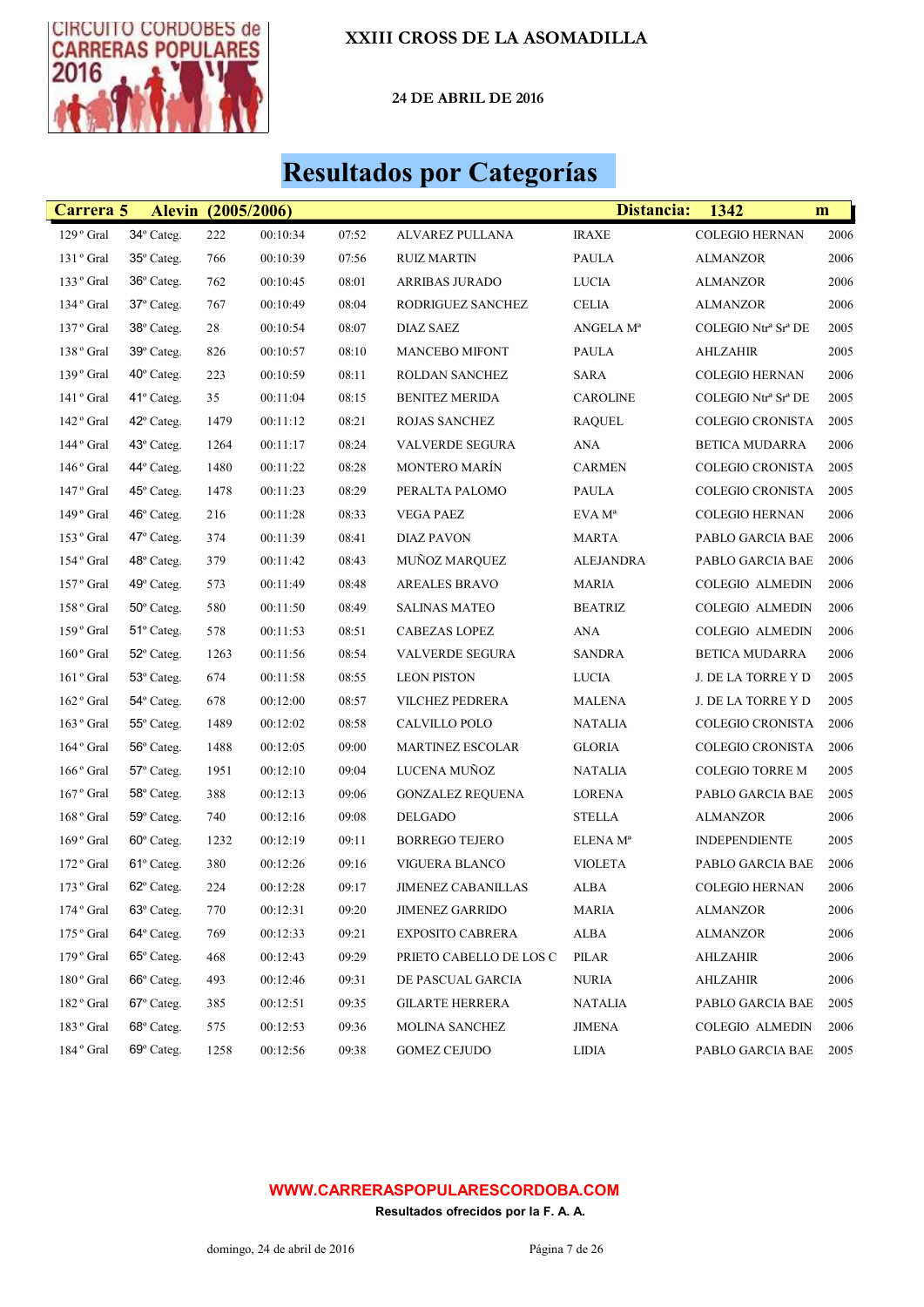

24 DE ABRIL DE 2016

# Resultados por Categorías

| Carrera 5   | <b>Alevin</b>       | (2005/2006) |          |       |                        | Distancia:     | 1342                  | m    |
|-------------|---------------------|-------------|----------|-------|------------------------|----------------|-----------------------|------|
| $185°$ Gral | $70^{\circ}$ Categ. | 354         | 00:12:58 | 09:40 | DOMINGUEZ MOLINA       | <b>MIRIAM</b>  | PABLO GARCIA BAE      | 2006 |
| $186°$ Gral | $71^\circ$ Categ.   | 357         | 00:13:01 | 09:42 | DOMINGUEZ MOLINA       | <b>OLGA</b>    | PABLO GARCIA BAE      | 2006 |
| $188°$ Gral | $72^{\circ}$ Categ. | 39          | 00:13:05 | 09:45 | NICOLE DE LEON ALONSO  | <b>ANGIE</b>   | COLEGIO Ntrª Srª DE   | 2005 |
| $192°$ Gral | 73° Categ.          | 212         | 00:13:17 | 09:54 | RAMOS DE COSSIO        | <b>BARBARA</b> | <b>COLEGIO HERNAN</b> | 2006 |
| $193°$ Gral | $74^\circ$ Categ.   | 1294        | 00:13:19 | 09:55 | <b>ESPARTERO LOPEZ</b> | <b>LORENA</b>  | CLUB RUEDA 2          | 2005 |
| $198°$ Gral | $75^{\circ}$ Categ. | 40          | 00:13:32 | 10:05 | SAIZ GARCIA            | <b>REBECA</b>  | COLEGIO Ntrª Srª DE   | 2006 |

#### WWW.CARRERASPOPULARESCORDOBA.COM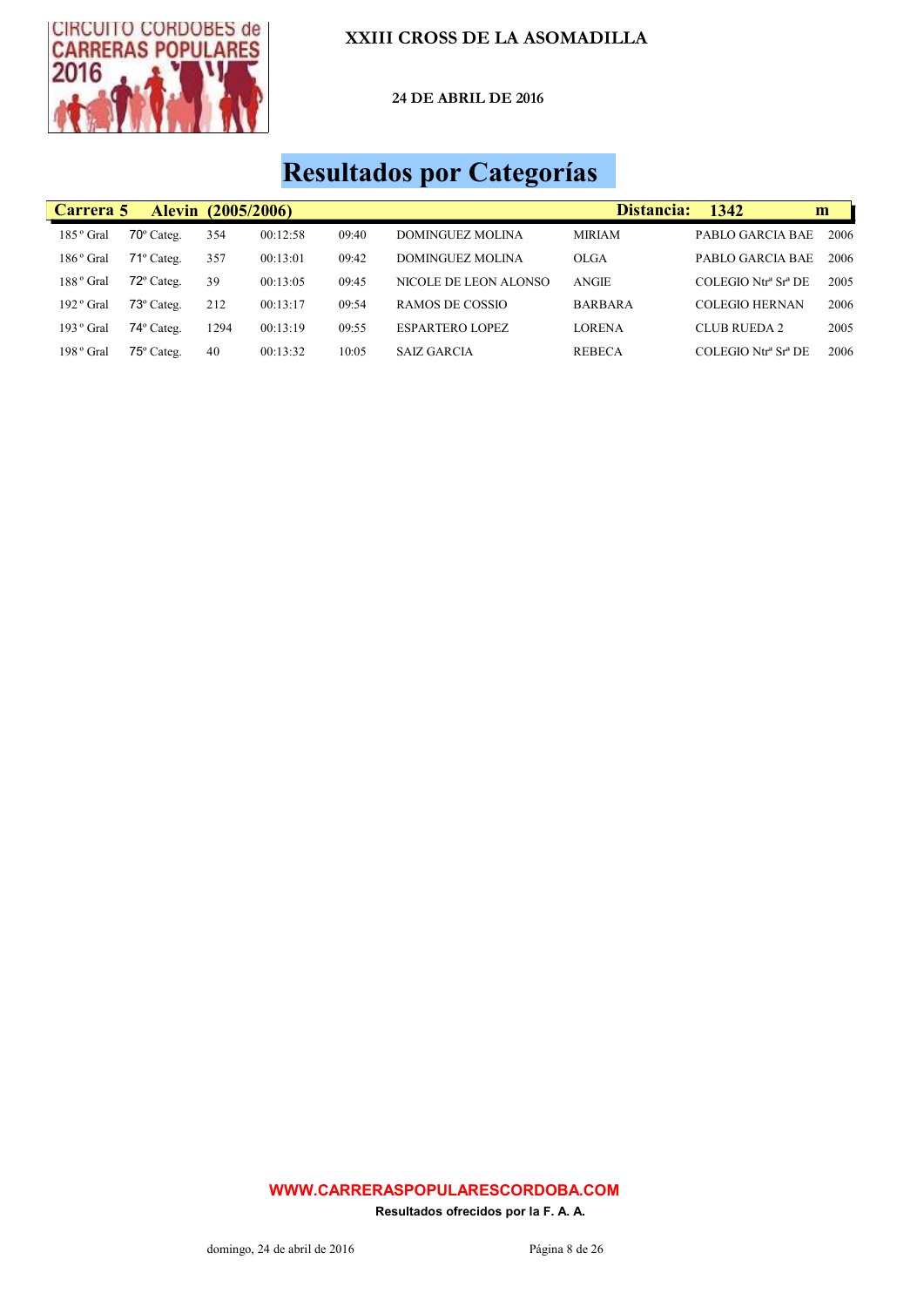

24 DE ABRIL DE 2016

# Resultados por Categorías

| Carrera 5               |                                                        | <b>Alevin</b> (2005/2006) |          |       |                                  | Distancia:          | 1342                   | m    |
|-------------------------|--------------------------------------------------------|---------------------------|----------|-------|----------------------------------|---------------------|------------------------|------|
| <b>Alevin Masculino</b> |                                                        |                           |          |       |                                  |                     |                        |      |
|                         | P.General P.Categoría Dorsal Tiempo Ritmo/km Apellidos |                           |          |       |                                  | <b>Nombre</b>       | Club                   | Año  |
| 1 <sup>°</sup> Gral     | $1^\circ$ Categ.                                       | 24                        | 00:05:14 | 03:54 | MUÑOZ LOPEZ                      | <b>MARCOS</b>       | COLEGIO Ntrª Srª DE    | 2005 |
| $2°$ Gral               | $2^{\circ}$ Categ.                                     | 501                       | 00:05:21 | 03:59 | FERNANDEZ MARTOS HERR JOSE MARIA |                     | AHLZAHIR               | 2005 |
| 3 <sup>°</sup> Gral     | $3^\circ$ Categ.                                       | 438                       | 00:05:30 | 04:06 | PERIS MORENO                     | <b>MIGUEL</b>       | AHLZAHIR               | 2006 |
| $4^{\circ}$ Gral        | 4° Categ.                                              | 162                       | 00:05:32 | 04:07 | <b>JIMENEZ PEREZ</b>             | <b>RAFAEL</b>       | <b>COLEGIO HERNAN</b>  | 2005 |
| 5 <sup>°</sup> Gral     | 5° Categ.                                              | 370                       | 00:05:35 | 04:10 | PERALBO COSANO                   | <b>MIGUEL ANGEL</b> | PABLO GARCIA BAE       | 2006 |
| $6^{\circ}$ Gral        | 6° Categ.                                              | 1046                      | 00:05:37 | 04:11 | <b>RUBIO BASARTE</b>             | <b>SERGIO</b>       | <b>NAVIAL</b>          | 2005 |
| 8 <sup>°</sup> Gral     | 7º Categ.                                              | 348                       | 00:05:45 | 04:17 | FERNANDO BECONO                  | <b>LOIC</b>         | PABLO GARCIA BAE       | 2006 |
| $10^{\circ}$ Gral       | 8° Categ.                                              | 393                       | 00:05:50 | 04:21 | <b>ROJAS CORPAS</b>              | <b>JAVIER</b>       | PABLO GARCIA BAE       | 2005 |
| $12o$ Gral              | 9° Categ.                                              | 1147                      | 00:05:57 | 04:26 | PONCE MEDINA                     | <b>JAIRO</b>        | <b>COLEGIO TORRE M</b> | 2006 |
| 14 <sup>°</sup> Gral    | $10^{\circ}$ Categ.                                    | 390                       | 00:06:02 | 04:30 | LOPEZ CUADRADO                   | CARLOS              | PABLO GARCIA BAE       | 2005 |
| 15 <sup>°</sup> Gral    | 11º Categ.                                             | 808                       | 00:06:05 | 04:32 | NENE-GUERRIRO                    | <b>IGNACIO</b>      | ALMANZOR               | 2005 |
| $17°$ Gral              | $12^{\circ}$ Categ.                                    | 987                       | 00:06:10 | 04:36 | <b>SANCHEZ LOPEZ</b>             | CARLOS              | <b>TROTACALLES</b>     | 2006 |
| 19° Gral                | $13^{\circ}$ Categ.                                    | 576                       | 00:06:15 | 04:39 | <b>SANCHEZ DEL MORAL</b>         | <b>DANIEL</b>       | <b>COLEGIO ALMEDIN</b> | 2006 |
| $21°$ Gral              | $14^{\circ}$ Categ.                                    | 918                       | 00:06:22 | 04:45 | HIDALGO FERNANDEZ                | <b>IZAN</b>         | CLUB AT VILLANU        | 2005 |
| 22 <sup>°</sup> Gral    | $15^{\circ}$ Categ.                                    | 1341                      | 00:06:25 | 04:47 | <b>JURADO RODRIGUEZ</b>          | <b>JESUS</b>        | HERNAN RUIZ            | 2005 |
| 23 <sup>°</sup> Gral    | $16^{\circ}$ Categ.                                    | 183                       | 00:06:27 | 04:48 | <b>GARCIA ROLDAN</b>             | <b>DAVID</b>        | <b>COLEGIO HERNAN</b>  | 2005 |
| $25^{\circ}$ Gral       | 17° Categ.                                             | 182                       | 00:06:30 | 04:51 | <b>LOPEZ RELAÑO</b>              | <b>MARCOS</b>       | <b>COLEGIO HERNAN</b>  | 2005 |
| $26^{\circ}$ Gral       | 18° Categ.                                             | 1251                      | 00:06:32 | 04:52 | <b>GOMEZ BEJAR</b>               | <b>ADRIAN</b>       | PABLO GARCIA BAE       | 2006 |
| $27°$ Gral              | 19° Categ.                                             | 228                       | 00:06:35 | 04:54 | <b>SKRI DZEVSKIS</b>             | <b>DANIEL</b>       | <b>COLEGIO HERNAN</b>  | 2006 |
| 28 <sup>°</sup> Gral    | $20^{\circ}$ Categ.                                    | 433                       | 00:06:36 | 04:55 | VALENZUELA LEON                  | <b>MIGUEL</b>       | <b>AHLZAHIR</b>        | 2005 |
| 29 <sup>°</sup> Gral    | 21° Categ.                                             | 1476                      | 00:06:39 | 04:57 | <b>MARTINEZ ESCOLAR</b>          | SAÚL                | COLEGIO CRONISTA       | 2005 |
| 31° Gral                | $22^{\circ}$ Categ.                                    | 1245                      | 00:06:42 | 04:60 | <b>HEREDIA SALAS</b>             | <b>SANTI</b>        | <b>KABRAS LOKAS</b>    | 2006 |
| 33 <sup>°</sup> Gral    | 23° Categ.                                             | 184                       | 00:06:48 | 05:04 | <b>MAESTRE MARTINEZ</b>          | <b>JOSE MARIA</b>   | <b>COLEGIO HERNAN</b>  | 2005 |
| 34° Gral                | 24° Categ.                                             | 1121                      | 00:06:49 | 05:05 | <b>DIAZ ALONSO</b>               | <b>ISRAEL</b>       | COLEGIO TORRE M        | 2006 |
| 35 <sup>°</sup> Gral    | 25° Categ.                                             | 436                       | 00:06:52 | 05:07 | <b>CAMACHO DURAN</b>             | <b>JAIME</b>        | AHLZAHIR               | 2005 |
| 36 <sup>°</sup> Gral    | $26^{\circ}$ Categ.                                    | 373                       | 00:06:54 | 05:08 | <b>SERRANO HERRUZO</b>           | <b>JORGE</b>        | PABLO GARCIA BAE       | 2006 |
| 39° Gral                | 27° Categ.                                             | 209                       | 00:07:00 | 05:13 | NOCI JURADO                      | <b>DAVID</b>        | <b>COLEGIO HERNAN</b>  | 2006 |
| $40^{\circ}$ Gral       | 28° Categ.                                             | 1487                      | 00:07:02 | 05:14 | ROLDAN MOYANO                    | <b>JOSE DANIEL</b>  | COLEGIO CRONISTA       | 2006 |
| 42° Gral                | $29^\circ$ Categ.                                      | 448                       | 00:07:06 | 05:17 | <b>MARTINEZ MORIANA</b>          | <b>IGNACIO</b>      | AHLZAHIR               | 2006 |
| 43 ° Gral               | 30° Categ.                                             | 392                       | 00:07:08 | 05:19 | <b>VICENTE POLLARD</b>           | ALEX                | PABLO GARCIA BAE       | 2005 |
| 45 <sup>°</sup> Gral    | 31° Categ.                                             | 440                       | 00:07:13 | 05:23 | REDEL BÜRG                       | JORGE               | AHLZAHIR               | 2006 |
| 46 <sup>°</sup> Gral    | 32° Categ.                                             | 774                       | 00:07:15 | 05:24 | <b>JULIA FERNANDEZ</b>           | <b>ALEJANDRO</b>    | <b>ALMANZOR</b>        | 2006 |
| 48° Gral                | 33° Categ.                                             | 1154                      | 00:07:25 | 05:32 | <b>MORALES YANVASE</b>           | <b>ANTONIO LUIS</b> | <b>COLEGIO TORRE M</b> | 2006 |

#### WWW.CARRERASPOPULARESCORDOBA.COM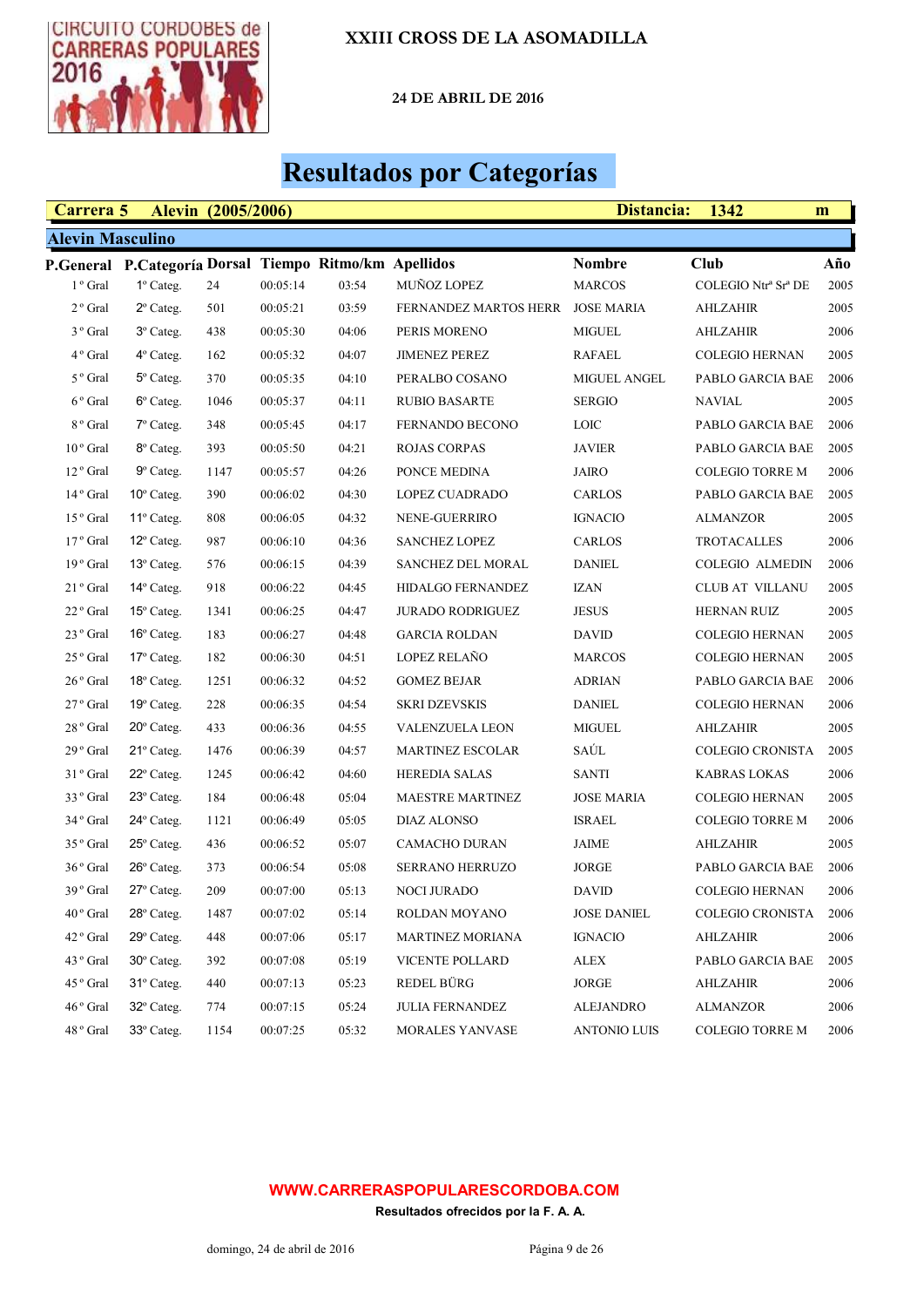

Ц

## XXIII CROSS DE LA ASOMADILLA

24 DE ABRIL DE 2016

## Resultados por Categorías

| Carrera 5            |                     | <b>Alevin</b> (2005/2006) |          |       |                          | Distancia:           | 1342                    | m    |
|----------------------|---------------------|---------------------------|----------|-------|--------------------------|----------------------|-------------------------|------|
| 49 <sup>°</sup> Gral | 34° Categ.          | 160                       | 00:07:26 | 05:32 | ARBELAEZ TUROVICH        | <b>DANIEL</b>        | <b>COLEGIO HERNAN</b>   | 2005 |
| 50° Gral             | 35° Categ.          | 469                       | 00:07:28 | 05:34 | <b>JARA DE TOLEDO</b>    | <b>MANUEL</b>        | <b>AHLZAHIR</b>         | 2006 |
| $51^{\rm ~o}$ Gral   | $36^\circ$ Categ.   | 387                       | 00:07:30 | 05:35 | LIGERO FERNANDEZ         | <b>JESUS</b>         | PABLO GARCIA BAE        | 2005 |
| 53 ° Gral            | 37° Categ.          | 177                       | 00:07:35 | 05:39 | MORENO SERRANO           | PABLO                | <b>COLEGIO HERNAN</b>   | 2005 |
| 54° Gral             | 38° Categ.          | 161                       | 00:07:37 | 05:41 | <b>GALAN CANO</b>        | <b>FRANCISCO</b>     | <b>COLEGIO HERNAN</b>   | 2005 |
| $55^{\,\rm o}$ Gral  | 39° Categ.          | 365                       | 00:07:39 | 05:42 | <b>LLAMAS LUQUE</b>      | ALVARO               | PABLO GARCIA BAE        | 2006 |
| $56\,^{\rm o}$ Gral  | $40^{\circ}$ Categ. | 176                       | 00:07:42 | 05:44 | <b>GILABERT VENTURA</b>  | <b>OSCAR</b>         | <b>COLEGIO HERNAN</b>   | 2005 |
| $57\,^{\rm o}$ Gral  | 41° Categ.          | 372                       | 00:07:44 | 05:46 | VICENTE TORRONTERAS      | <b>NICOLAS</b>       | PABLO GARCIA BAE        | 2006 |
| $58$ $^{\rm o}$ Gral | $42^{\circ}$ Categ. | 361                       | 00:07:46 | 05:47 | <b>MONTES HERENCIA</b>   | <b>MARIO</b>         | PABLO GARCIA BAE        | 2006 |
| 59° Gral             | 43° Categ.          | 476                       | 00:07:48 | 05:49 | <b>BERREL DIAZ</b>       | ANGEL                | <b>AHLZAHIR</b>         | 2005 |
| $60\,^{\rm o}$ Gral  | $44^{\circ}$ Categ. | 831                       | 00:07:51 | 05:51 | <b>MORENO MARTINEZ</b>   | PEDRO                | AHLZAHIR                | 2006 |
| 61 <sup>°</sup> Gral | 45° Categ.          | 1929                      | 00:07:53 | 05:52 | AMORES DÍAZ              | <b>CARLOS</b>        | COLEGIO CRONISTA        | 2006 |
| 62 <sup>°</sup> Gral | $46^\circ$ Categ.   | 358                       | 00:07:55 | 05:54 | MOLLEJA GOMEZ            | <b>IVAN</b>          | PABLO GARCIA BAE        | 2006 |
| 63 <sup>°</sup> Gral | 47° Categ.          | 38                        | 00:07:57 | 05:55 | NAVARRO GOMEZ            | <b>SERGIO MANUEL</b> | COLEGIO Ntrª Srª DE     | 2006 |
| 64° Gral             | 48° Categ.          | 174                       | 00:07:59 | 05:57 | PERASLVO GUERRA          | <b>ANGEL</b>         | <b>COLEGIO HERNAN</b>   | 2005 |
| 65 <sup>°</sup> Gral | 49° Categ.          | 1485                      | 00:08:02 | 05:59 | CANTUESO ROMERO          | <b>JUAN GABRIEL</b>  | <b>COLEGIO CRONISTA</b> | 2006 |
| 66° Gral             | $50^\circ$ Categ.   | 473                       | 00:08:05 | 06:01 | <b>GORDILLO MARIN</b>    | <b>VICENTE</b>       | AHLZAHIR                | 2005 |
| 67° Gral             | 51° Categ.          | 765                       | 00:08:07 | 06:03 | <b>CARRASCO ESTRADA</b>  | <b>IVAN</b>          | ALMANZOR                | 2006 |
| 68 <sup>°</sup> Gral | 52° Categ.          | 1155                      | 00:08:10 | 06:05 | <b>VELAZCO VARROSO</b>   | CARLOS               | <b>COLEGIO TORRE M</b>  | 2006 |
| 70° Gral             | 53° Categ.          | 1471                      | 00:08:14 | 06:08 | MARTINEZ DE LA TORRE     | GONZALO              | COLEGIO CRONISTA        | 2005 |
| $71°$ Gral           | 54° Categ.          | 159                       | 00:08:16 | 06:10 | <b>GARCIA PADILLA</b>    | JOSE M <sup>a</sup>  | <b>COLEGIO HERNAN</b>   | 2005 |
| 72° Gral             | $55^{\rm o}$ Categ. | 168                       | 00:08:18 | 06:11 | JIMENEZ VALDIVIA         | <b>IVAN</b>          | <b>COLEGIO HERNAN</b>   | 2005 |
| 75 <sup>°</sup> Gral | 56° Categ.          | 1950                      | 00:08:26 | 06:17 | <b>LOPEZ MONTES</b>      | <b>DAVID</b>         | <b>COLEGIO TORRE M</b>  | 2005 |
| 76° Gral             | 57° Categ.          | 1108                      | 00:08:28 | 06:19 | ARIZA EGÜERO             | <b>CARLOS</b>        | <b>COLEGIO TORRE M</b>  | 2005 |
| 77° Gral             | 58° Categ.          | 375                       | 00:08:29 | 06:19 | RUIZ DE SANTA QUITERIA B | MIGUEL               | PABLO GARCIA BAE        | 2006 |
| 78° Gral             | 59° Categ.          | 1474                      | 00:08:33 | 06:22 | <b>CRESPO VILLAR</b>     | <b>ISMAEL</b>        | COLEGIO CRONISTA        | 2005 |
| 79° Gral             | 60° Categ.          | 1151                      | 00:08:35 | 06:24 | <b>VARGAS MURIEL</b>     | <b>SAMUEL</b>        | <b>COLEGIO TORRE M</b>  | 2005 |
| 80° Gral             | 61º Categ.          | 1105                      | 00:08:37 | 06:25 | MURIEL ORELLANA          | SAÚL                 | <b>COLEGIO TORRE M</b>  | 2005 |
| 81° Gral             | 62° Categ.          | 807                       | 00:08:39 | 06:27 | <b>EXPOSITO BANDERAS</b> | <b>MARCOS</b>        | <b>ALMANZOR</b>         | 2005 |
| 82° Gral             | 63° Categ.          | 219                       | 00:08:41 | 06:28 | PALOMINO GALVEZ          | <b>JOSE RAFAEL</b>   | <b>COLEGIO HERNAN</b>   | 2006 |
| 84° Gral             | 64° Categ.          | 1242                      | 00:08:45 | 06:31 | <b>SALAS MURIEL</b>      | <b>JOSE MARIA</b>    | <b>INDEPENDIENTE</b>    | 2005 |
| 85 <sup>°</sup> Gral | $65^\circ$ Categ.   | 1473                      | 00:08:48 | 06:33 | <b>FLORES MATEO</b>      | <b>MARCOS</b>        | COLEGIO CRONISTA        | 2005 |
| 86° Gral             | 66° Categ.          | 351                       | 00:08:50 | 06:35 | <b>CUENCA MONU</b>       | JAIME                | PABLO GARCIA BAE        | 2006 |
| 88° Gral             | 67° Categ.          | 772                       | 00:08:55 | 06:39 | <b>RUIZ MORENO</b>       | <b>JAVIER</b>        | <b>ALMANZOR</b>         | 2006 |
| 89° Gral             | 68° Categ.          | 30                        | 00:08:56 | 06:39 | <b>CORTES GARRIDO</b>    | <b>JOSE MANUEL</b>   | COLEGIO Ntrª Srª DE     | 2005 |
| 91 ° Gral            | 69° Categ.          | 978                       | 00:09:01 | 06:43 | <b>GUTIERREZ COPAS</b>   | <b>JAVIER</b>        | <b>TROTACALLES</b>      | 2005 |

#### WWW.CARRERASPOPULARESCORDOBA.COM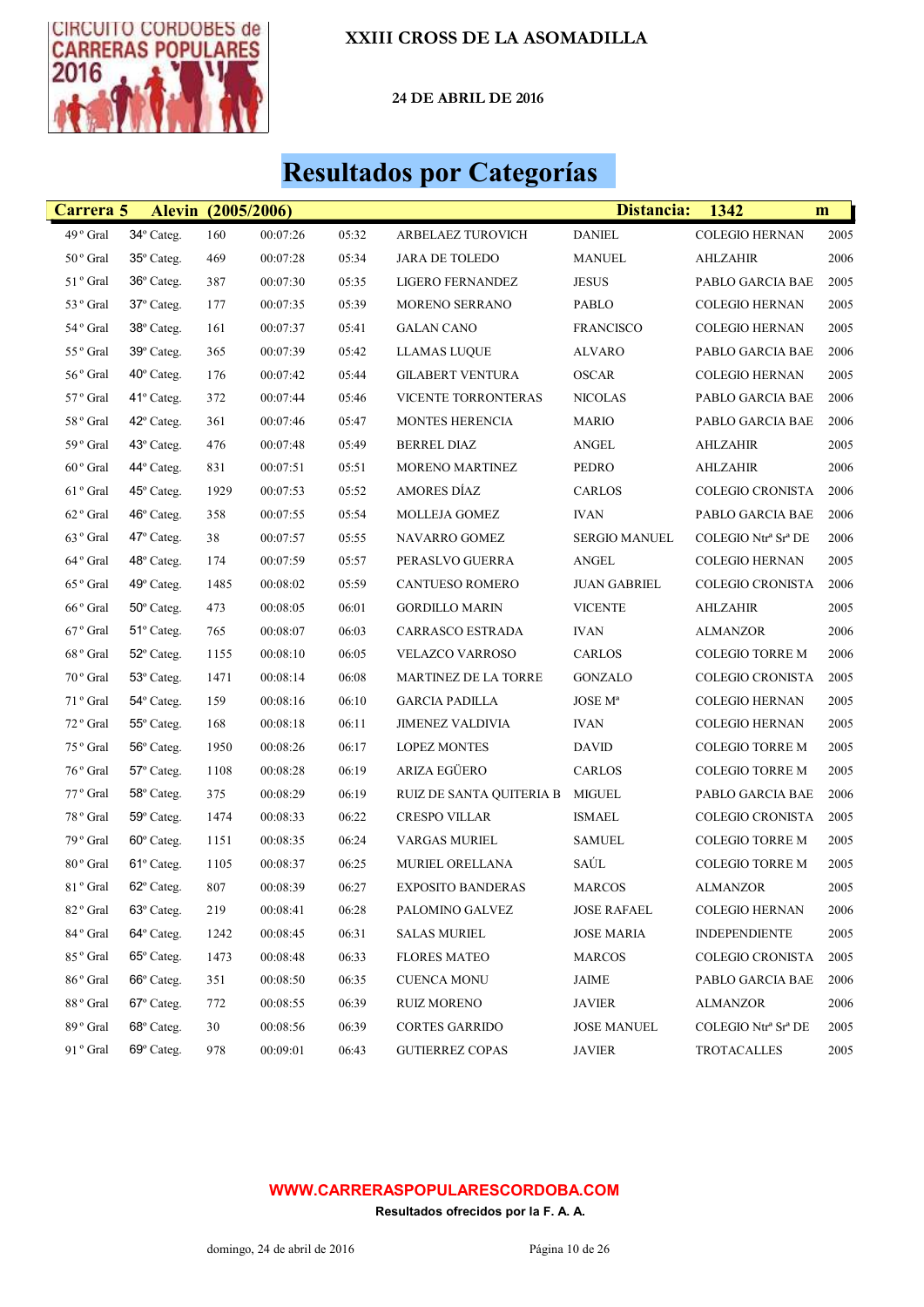

24 DE ABRIL DE 2016

## Resultados por Categorías

| Carrera 5             |                      | Alevin (2005/2006) |          |       |                               | Distancia:         | 1342                    | m    |
|-----------------------|----------------------|--------------------|----------|-------|-------------------------------|--------------------|-------------------------|------|
| 93 ° Gral             | 70° Categ.           | 1315               | 00:09:06 | 06:47 | LEIVA DOMINGUEZ               | <b>RAFAEL</b>      | S. ACISCLO Y VICTO      | 2005 |
| 94 ° Gral             | 71° Categ.           | 1477               | 00:09:08 | 06:48 | MORENO SANTANA                | <b>ANTONIO</b>     | <b>COLEGIO CRONISTA</b> | 2005 |
| 95° Gral              | $72^{\circ}$ Categ.  | 1119               | 00:09:10 | 06:50 | <b>CRUZ GUERRERO</b>          | <b>DAVID</b>       | <b>COLEGIO TORRE M</b>  | 2006 |
| 96° Gral              | 73° Categ.           | 1249               | 00:09:12 | 06:51 | <b>ALCALDE DOMINGUEZ</b>      | <b>ISMAEL</b>      | <b>HERNAN RUIZ</b>      | 2005 |
| 97° Gral              | 74° Categ.           | 377                | 00:09:14 | 06:53 | SANCHEZ HERMOSILLA GAL RAFAEL |                    | PABLO GARCIA BAE        | 2006 |
| 98° Gral              | 75° Categ.           | 977                | 00:09:17 | 06:55 | <b>GUTIERREZ COPAS</b>        | <b>SERGIO</b>      | TROTACALLES             | 2006 |
| 99° Gral              | 76° Categ.           | 806                | 00:09:20 | 06:57 | <b>MARTINEZ RANCHAL</b>       | <b>JUAN</b>        | ALMANZOR                | 2005 |
| 101° Gral             | 77° Categ.           | 926                | 00:09:24 | 07:00 | SERRANO CASTRO                | <b>DANIEL</b>      | <b>CABRA RUNNIER</b>    | 2005 |
| 102° Gral             | 78° Categ.           | 397                | 00:09:29 | 07:04 | LOPEZ PORCUNA                 | <b>SERGIO</b>      | PABLO GARCIA BAE        | 2005 |
| 103° Gral             | 79° Categ.           | 1475               | 00:09:30 | 07:05 | <b>GONZALEZ LOPEZ</b>         | JAIME              | <b>COLEGIO CRONISTA</b> | 2005 |
| 105° Gral             | 80° Categ.           | 1122               | 00:09:35 | 07:08 | <b>JURADO MUÑOZ</b>           | <b>JAVIER</b>      | <b>COLEGIO TORRE M</b>  | 2006 |
| 107° Gral             | 81º Categ.           | 768                | 00:09:39 | 07:11 | PEREZ JURADO                  | JAIME              | ALMANZOR                | 2006 |
| 109° Gral             | 82° Categ.           | 353                | 00:09:44 | 07:15 | <b>LOPEZ RIOS</b>             | <b>MARIO</b>       | PABLO GARCIA BAE        | 2006 |
| 115° Gral             | 83° Categ.           | 381                | 00:09:58 | 07:26 | <b>RUIZ GOMEZ</b>             | <b>JUAN PEDRO</b>  | PABLO GARCIA BAE        | 2006 |
| 116° Gral             | 84° Categ.           | 395                | 00:10:01 | 07:28 | <b>GALVEZ PEREZ</b>           | <b>JUAN PEDRO</b>  | PABLO GARCIA BAE        | 2005 |
| 117° Gral             | 85° Categ.           | 384                | 00:10:04 | 07:30 | <b>CARO SANCHEZ</b>           | ALVARO             | PABLO GARCIA BAE        | 2005 |
| 123 <sup>°</sup> Gral | 86° Categ.           | 472                | 00:10:21 | 07:43 | <b>GORDILLO MARIN</b>         | <b>ALVARO</b>      | AHLZAHIR                | 2006 |
| $124\,^{\rm o}$ Gral  | 87° Categ.           | 435                | 00:10:22 | 07:43 | <b>CAMACHO DURAN</b>          | <b>MARIO</b>       | AHLZAHIR                | 2006 |
| $128$ ° Gral          | 88° Categ.           | 502                | 00:10:31 | 07:50 | NAVARRO CASTILLO              | <b>ALVARO</b>      | AHLZAHIR                | 2005 |
| 130° Gral             | 89° Categ.           | 1486               | 00:10:37 | 07:55 | MONEDERO CASTELLANO           | <b>JOSE DANIEL</b> | <b>COLEGIO CRONISTA</b> | 2006 |
| 132° Gral             | 90° Categ.           | 459                | 00:10:43 | 07:59 | DELGADO ARERAS                | <b>ALVARO</b>      | AHLZAHIR                | 2006 |
| 135° Gral             | 91º Categ.           | 1103               | 00:10:51 | 08:05 | RODRIGUEZ GARCIA              | <b>JOSE</b>        | <b>COLEGIO TORRE M</b>  | 2005 |
| 136° Gral             | 92° Categ.           | 1104               | 00:10:53 | 08:07 | MUÑOZ SOLDADO                 | <b>JOHANN</b>      | <b>COLEGIO TORRE M</b>  | 2005 |
| 140° Gral             | 93° Categ.           | 235                | 00:11:02 | 08:13 | <b>GONZALEZ PALACIO</b>       | DARIO              | <b>COLEGIO HERNAN</b>   | 2006 |
| 143° Gral             | 94° Categ.           | 231                | 00:11:14 | 08:22 | PINEDA CASTUERA               | <b>SAMUEL</b>      | <b>COLEGIO HERNAN</b>   | 2006 |
| 145° Gral             | 95° Categ.           | 178                | 00:11:19 | 08:26 | MARIN CABALLERO               | <b>RAFAEL</b>      | <b>COLEGIO HERNAN</b>   | 2005 |
| 148° Gral             | 96° Categ.           | 805                | 00:11:25 | 08:30 | <b>MARTIN MALFEITO</b>        | <b>GONZALO</b>     | ALMANZOR                | 2005 |
| 150° Gral             | 97° Categ.           | 1044               | 00:11:30 | 08:34 | MORENO PEREDA                 | FAYSAL             | <b>TROTACALLES</b>      | 2006 |
| 151° Gral             | 98° Categ.           | 1110               | 00:11:33 | 08:36 | PÉREZ JIMÉNEZ                 | <b>JAVIER</b>      | <b>COLEGIO TORRE M</b>  | 2005 |
| 152° Gral             | 99° Categ.           | 776                | 00:11:37 | 08:39 | SANTIAGO TORRES               | <b>LUIS</b>        | <b>ALMANZOR</b>         | 2006 |
| 155 ° Gral            | $+02^{\circ}$ Categ. | 589                | 00:11:44 | 08:45 | <b>REYES BONILLA</b>          | <b>GUILLERMO</b>   | COLEGIO ALMEDIN         | 2005 |
| 156° Gral             | $+02^{\circ}$ Categ. | 4                  | 00:11:46 | 08:46 | <b>CASTINGER CASAS</b>        | JAVIER             | COLEGIO JESUS NA        | 2006 |
| 165 ° Gral            | $+02^{\circ}$ Categ. | 579                | 00:12:07 | 09:02 | PERALVAREZ VALENZUELA         | ABEL               | <b>COLEGIO ALMEDIN</b>  | 2006 |
| 170° Gral             | $+02^{\circ}$ Categ. | 386                | 00:12:20 | 09:11 | <b>CACERES SAN JOSE</b>       | <b>JAVIER</b>      | PABLO GARCIA BAE        | 2005 |
| $171°$ Gral           | $+02^{\circ}$ Categ. | 490                | 00:12:23 | 09:14 | VAZQUEZ DE LA TORRE           | PEPE DE DIEGO      | <b>AHLZAHIR</b>         | 2006 |
| 176° Gral             | $+02^{\circ}$ Categ. | 378                | 00:12:36 | 09:23 | <b>TEJERO HIGUERAS</b>        | <b>JOSE MARIA</b>  | PABLO GARCIA BAE        | 2006 |

#### WWW.CARRERASPOPULARESCORDOBA.COM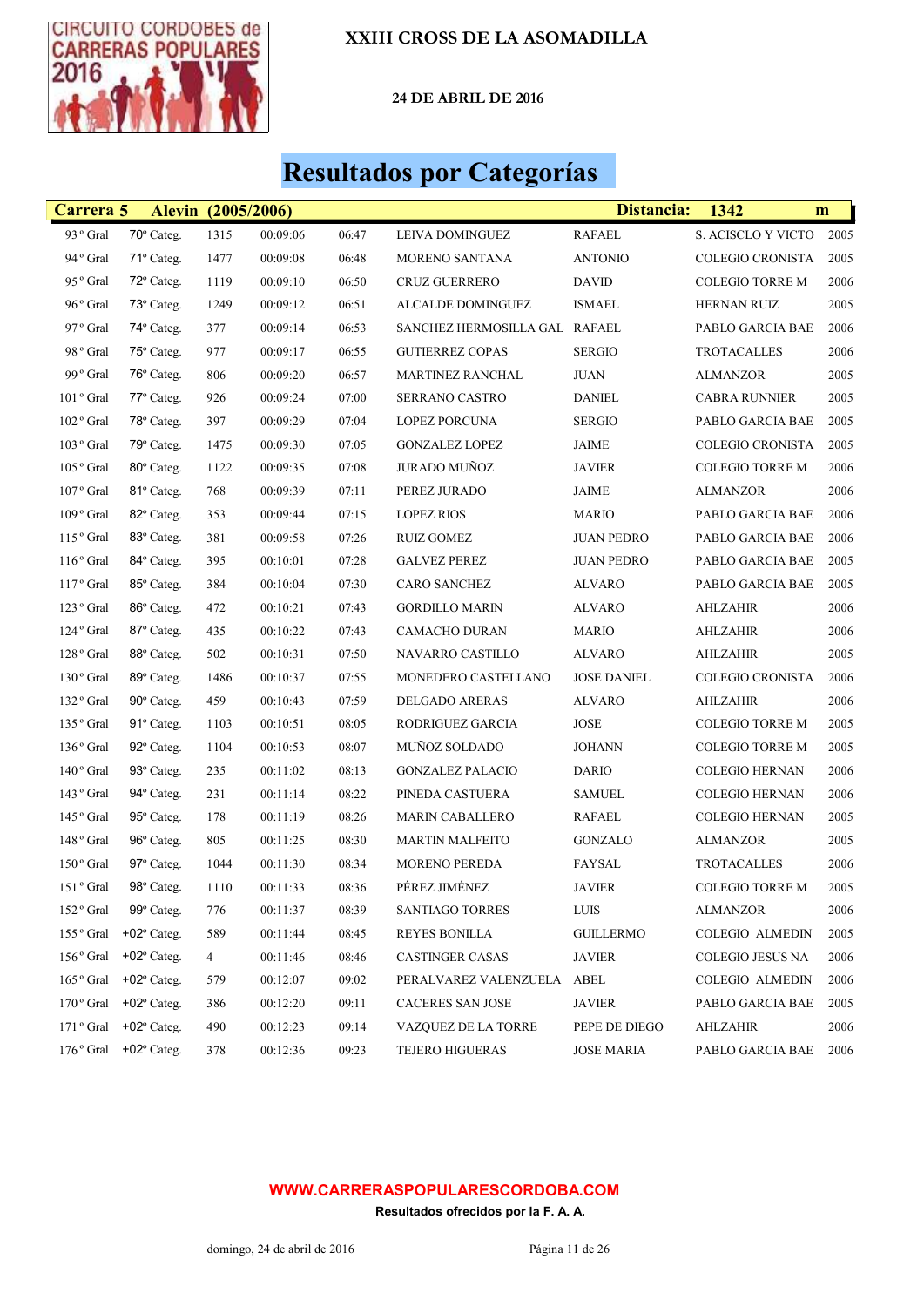

24 DE ABRIL DE 2016

# Resultados por Categorías

| Carrera 5          | <b>Alevin</b> (2005/2006) |      |          |       |                          | Distancia:            | 1342                   | m    |
|--------------------|---------------------------|------|----------|-------|--------------------------|-----------------------|------------------------|------|
| $177°$ Gral        | $+02^{\circ}$ Categ.      | 169  | 00:12:38 | 09:25 | <b>HERNANDO MARISCAL</b> | <b>JOSE LUIS</b>      | <b>COLEGIO HERNAN</b>  | 2005 |
| $178°$ Gral        | $+02^{\circ}$ Categ.      | 590  | 00:12:40 | 09:26 | <b>REYES BONILLA</b>     | <b>ALBERTO</b>        | <b>COLEGIO ALMEDIN</b> | 2005 |
| 181° Gral          | $+02^{\circ}$ Categ.      | 587  | 00:12:48 | 09:32 | <b>LOPEZ CASTRO</b>      | <b>ANTONIO</b>        | <b>COLEGIO ALMEDIN</b> | 2005 |
| 187° Gral          | $+02^{\circ}$ Categ.      | 929  | 00:13:04 | 09:44 | <b>LLAMAS HIDALGO</b>    | <b>JUAN CARLOS</b>    | <b>INDEPENDIENTE</b>   | 2005 |
| $189°$ Gral        | $+02^{\circ}$ Categ.      | 236  | 00:13:08 | 09:47 | YESU ZHOV                | <b>ZNAN</b>           | <b>COLEGIO HERNAN</b>  | 2006 |
| $190^{\circ}$ Gral | $+02^{\circ}$ Categ.      | 366  | 00:13:11 | 09:49 | <b>PARIS RUIZ</b>        | <b>GONZALO</b>        | PABLO GARCIA BAE       | 2006 |
| $194°$ Gral        | $+02^{\circ}$ Categ.      | 1287 | 00:13:22 | 09:58 | <b>VINUESA SERRANO</b>   | <b>JOSE MANUEL</b>    | PABLO GARCIA BAE       | 2005 |
| $195°$ Gral        | $+02^{\circ}$ Categ.      | 764  | 00:13:24 | 09:59 | MILLA CAÑAS              | <b>DANIEL</b>         | <b>ALMANZOR</b>        | 2006 |
| $196°$ Gral        | $+02^{\circ}$ Categ.      | 761  | 00:13:29 | 10:03 | <b>MELLADO DIAZ</b>      | PACO                  | <b>ALMANZOR</b>        | 2006 |
| $197°$ Gral        | $+02^{\circ}$ Categ.      | 170  | 00:13:31 | 10:04 | DE LA TORRE MARIN        | <b>JUAN FRANCISCO</b> | <b>COLEGIO HERNAN</b>  | 2005 |
| $199°$ Gral        | $+02^{\circ}$ Categ.      | 27   | 00:13:35 | 10:07 | <b>RUIZ HINOJOSA</b>     | <b>IKE</b>            | COLEGIO Ntrª Srª DE    | 2005 |
| $200^{\circ}$ Gral | $+02^{\circ}$ Categ.      | 1286 | 00:13:39 | 10:10 | <b>CERRILLO RAILOA</b>   | <b>ISAAC</b>          | <b>HERNAN RUIZ</b>     | 2005 |
| $201o$ Gral        | $+02^{\circ}$ Categ.      | 37   | 00:13:41 | 10:12 | <b>TENORIO MORIS</b>     | <b>JUAN ELOY</b>      | COLEGIO Ntrª Srª DE    | 2006 |
| $202°$ Gral        | $+02$ <sup>o</sup> Categ. | 36   | 00:13:43 | 10:13 | <b>ESTEPA RUIZ</b>       | <b>CARLOS</b>         | COLEGIO Ntrª Srª DE    | 2006 |

#### WWW.CARRERASPOPULARESCORDOBA.COM